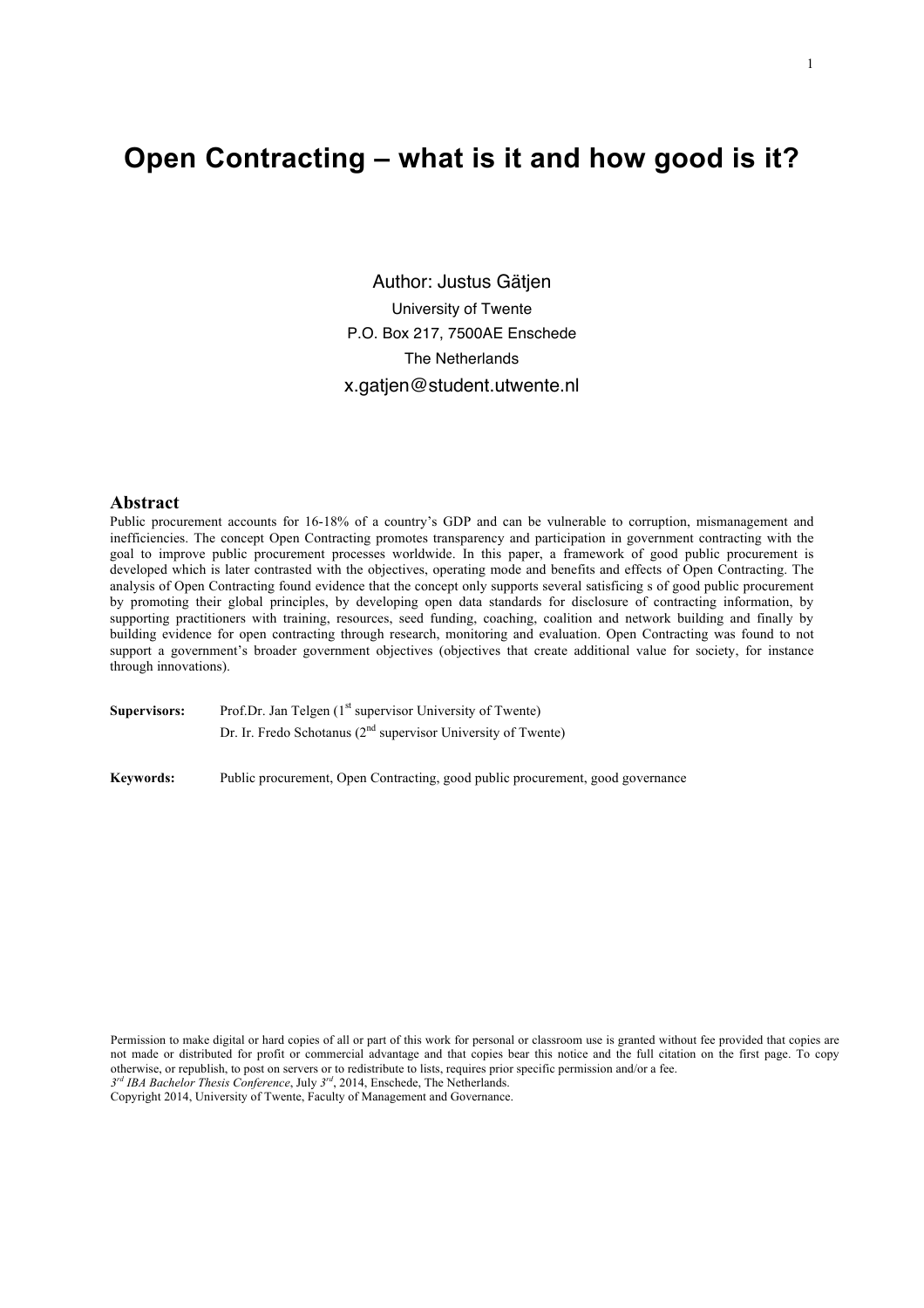### **1. INTRODUCTION**

Transparency is an issue that has increasingly gained attention in the recent decades. The demand for transparency can be found in national and global legislation, but also civil society organisations and organisations that are founded by international bodies are working to improve transparency worldwide. Transparency in the government sector is of particular importance as it concerns all citizens. Public procurement is an area of distinct interest since it amounts to 16-18% of a country's GDP (Rolfstam, 2009). In absolute numbers, all governments worldwide spend 9.5 trillion USD every year with public procurement (Estefan, 2014), while it can very vulnerable to corruption, inefficiency and mismanagement.

This paper will analyse a way to achieve transparency in public procurement, Open Contracting, which is promoted by the Open Contracting Partnership. In 2013, the World Bank Institute founded this transparency initiative, among others. Open Contracting basically includes disclosure of information and participation of citizens during all contracting stages (Locke & Henley, 2013). In order to achieve these objectives, the Open Contracting Partnership offers trainings, web resources, knowledge exchanges, research, the development of data standards and advocates the importance of Open Contracting. Some public bodies are practising open contracting, but are not explicitly stating it. For instance, the City of New York publishes all spend data in an understandable way on a website that is accessible for anyone (see CheckBookoNYC.com).

This paper is structured as follows: First, a framework for good public procurement and also methods to achieve these characteristics will be developed by analysing and synthesizing scientific literature. After that, the concept Open Contracting will be analysed with regard to its objectives, characteristics, operating mode and effects. The paper will conclude with a discussion of the results, implications for policy-makers, the Open Contracting Partnership and recommendations for future research.

#### **1.1 Research Goal**

Open Contracting advocates a transparent and participative design and execution of public (and private) purchasing processes. The Open Contracting Partnership offers support to public procurement professionals in numerous ways in order to make procurement processes more efficient and to deliver more value for money (Marchessault, 2013a). The goal of this research is to analyse the way Open Contracting helps to perform good public procurement. At the same time, characteristics of good public procurement will be analysed and contrasted with the concept Open Contracting. The result will be an overview of the objectives and benefits of the Open Contracting Partnership, a confrontation with theoretical insights and finally a judgement on the performance of the concept Open Contracting and ultimately the Open Contracting Partnership.

#### **1.2 Research Questions**

The Open Contracting Partnership is a transparency initiative with the aim to improve public procurement worldwide, disregarding the country's development stage. This research will examine the contents of Open Contracting and the extent to which Open Contracting is helping to further good procurement. The first step is to build a framework of the characteristics of good public procurement (research question 1). The next step is to introduce the concept Open Contracting and the characteristics of this initiative. Subsequently, Open Contracting will be contrasted with the ideal public procurement characteristics by answering the following research question:

Does the Open Contracting Partnership support any of these characteristics through its objectives, its operating mode, its characteristics, or its effects? (research question 2).

This paper will conclude with characteristics that the Open Contracting Partnership does not consider and limitations of the approach (research question 3).

- 1. What are the characteristics of good public procurement?
- 2. Does Open Contracting support any of these characteristics through its objectives, its operating mode, its characteristics, or its effects?
- 3. What characteristics of good public procurement does Open Contracting not consider?

# **1.3 Research Methodology**

As the Open Contracting Partnership is a very recent initiative, there is not much scientific literature on the movement and its possible effects. However, there is considerable information available on the Internet, which will be used in order to identify the objectives, characteristics, operating mode and effects of the Open Contracting Partnership. The effects of possible realizations of the Open Contracting Partnership's objectives will be analysed by using scientific literature. In order to build the framework with characteristics of good public procurement, both scientific literature and legislation (like the Government Procurement Agreement) will be analysed. An overview of the research methodology is presented in table 1.

|                | <b>Research question</b>                                  | Methodology                                       | Data<br>sources                                        |
|----------------|-----------------------------------------------------------|---------------------------------------------------|--------------------------------------------------------|
|                | Characteristics<br>of<br>Public<br>good<br>Procurement?   | Literature review                                 | Scientific<br>literature and<br>legislations           |
| $\overline{2}$ | Characteristics<br>of<br>Open Contracting<br>Partnership? | collection<br>Data<br>literature<br>and<br>review | Internet<br>and<br>sources<br>scientific<br>literature |
| $\mathcal{E}$  | Missing factors                                           | Data analysis                                     | n/a                                                    |

**Table 1: Overview of the research methodology**

#### **1.4 Research Interest**

Several organizations and individuals might have an interest in the results of this research. First, this research will be interesting for the Open Contracting Partnership, as this paper will assess the performance of the initiative and possible weaknesses of their objectives. Moreover, this paper will be of great interest for procurement professionals and governments that are evaluating the benefits and drawbacks of joining the Open Contracting initiative. Third, this research might be interesting for individuals that are in the process of the formulation of objectives for their (public) procurement processes. The second chapter of this research gives a framework of possible public procurement characteristics. Finally, this research might be of interest for researchers on public procurement as it synthesizes scientific literature on public procurement characteristics to a framework of good public procurement characteristics.

### **2. THEORETICAL FRAMEWORK**

This chapter will elaborate on characteristics of good public procurement. The term good public procurement is based on the term good governance being a description of the perfect way to do governance. Boas (1998) defined good governance as the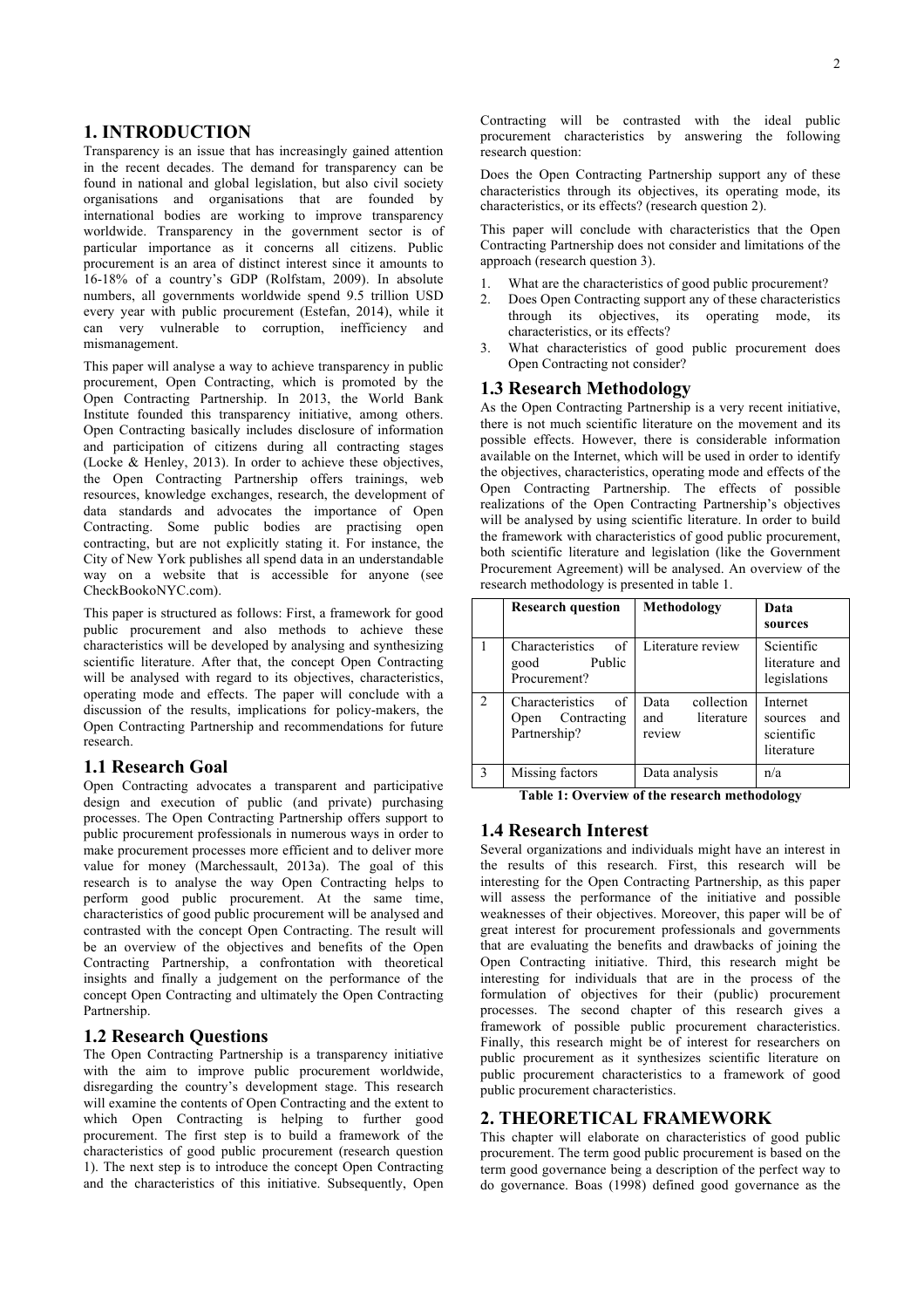natural opposite of bad governance, while bad governance refers to an underdeveloped political system (Moore, 2001). Similarly, this research will try to explore and analyse characteristics of good public procurement, being public procurement how it *should* be. By synthesizing legislation, international agreements and scientific literature, a framework of characteristics will be developed that will be used in the following chapters to assess the Open Contracting Partnership. Further, this chapter will elaborate on usual ways to deliver these characteristics.

Public procurement has been seen as the counterpart to private sector procurement. In private sector procurement, companies are forced to transmit pressure from competitors to the way they purchase their goods and services. In contrast, the public sector does not face any similar competition. Regulation is used to achieve the goals attained through competition in the private sector by setting pricing policies, performance requirements, budgetary constraints and stipulated procedures to be followed (Cousins, 2008). Public procurement characteristics are usually formulated in policies of governments or international organisations like the World Trade Organization (WTO). The policies of the European Union are based on the principles of "no discrimination on the grounds of nationality, equal treatment of potential bidders, proportionality, mutual recognition and transparency" (Cousins, 2008, p. 231; European Parliament, 2004). Especially the Agreement on Government Procurement is requiring countries to procure their goods and services in an accountable way (Hoekman, 1998; WTO, 2012). In short, the characteristics are fair (no discrimination, no corruption), delivering value for money, competitive, transparent and accountable. The main aim of these characteristics is to ensure that public funds are used in order to satisfy public needs. Therefore, these five characteristics will be categorized as satisficing characteristics (cf. Brown, 2004). Only these five satisficing characteristics are subject of this study due to limitations in time and scope. However, scholars suggest that public procurement can go one step beyond the aforementioned characteristics by supporting and delivering broader government policy objectives. Broader government policy objectives can be job creation, strengthening of specific industries, regional development, diversity, stimulation of innovation, sustainability or development aid (cf. Telgen, Harland, & Knight, 2007). Due to time and scope limitations of this study, only stimulation of innovation (Edler & Georghiou, 2007; Uyarra & Flanagan, 2010), sustainability (Walker & Brammer, 2009) and achievement of social outcomes (McCrudden, 2004) are considered. The aforementioned characteristics that go beyond sufficient and satisfying characteristics are categorized as characteristics that create additional value for society. The identified characteristics are summarized in table 2.

| Satisficing                | Creating value additional<br>for society |
|----------------------------|------------------------------------------|
| Fair                       | Stimulator for innovation                |
| Delivering value for money | Promoter of sustainability               |
| Competitive                | Social                                   |
| Transparent                |                                          |
| Accountable                |                                          |

#### **Table 2: Characteristics of good public procurement**

The following sections will explore scientific literature on characteristics of good public procurement. In order to assess the concept Open Contracting it is essential to identify the characteristics of good public procurement that are supported and also those that are not.

# **2.1 Literature Review Methodology**

In order to only review scientific articles that are of high quality, it is essential to follow a methodology that excludes articles that are of low quality, and those that do not guarantee validity and are not peer reviewed. This literature review will follow a systematic approach by Moody (2009) as adjusted by Lohmann (2010) due to the limitations of this study. If the methodology by Moody (2009) does only provide three articles or less, a forward and backward citation analysis will be performed and a keyword search on Google Scholar will be performed. Table 3, which can be found in the appendix, summarizes the approach by Moody (2009) and the adjustments. The first two steps will not be adjusted for each characteristic as all characteristics are related to public procurement and the stages that usual public procurement projects go through.

The literature review will not only focus on public procurement but also on procurement in the private sector, as there might be private sector studies that are also applicable to the public sector. Searching for 'Procurement OR Purchasing OR Contracting' will make the first selection of articles. The articles that are found with these criteria are then filtered by the terms 'Supplier selection OR tendering OR Supplier evaluation' and 'contract awarding'. The search engine Scopus will be used to identify relevant articles, as it has a high coverage of scientific journals. The search will be limited to finding the keywords either in the title, abstract or in the keywords.

# **2.2. Satisficing Public Procurement Characteristics**

#### *2.2.1 Fair Public Procurement*

In accordance with the legislation by the European Union, fair public procurement is defined as non-corrupt and nondiscriminatory. Therefore, the following keyword combination will be used in order to find relevant articles: 'corruption OR corrupt OR discrimination OR discriminatory OR fair'. The search yielded 87 scientific articles, which are scanned for their abstracts. The inclusion criterion is whether the article describes a way to ensure fair (that means non-corrupt and nondiscriminatory) public procurement. Articles that are focused on the buyer-side are excluded.

Generally, corruption is defined as the misuse of the public office for private gains, usually including bribery (Treisman, 2000), while discrimination is the preference for one group of suppliers over another (Naegelen & Mougeot, 1998).

Arnold, Neubauer, and Schoenherr (2012) find in their research that both functional and organizational complexity lead to a greater inclination of a company towards corruption because greater complexity increases information asymmetry between individual buyers and, in the public procurement case, regulatory or oversight bodies. Falagario, Sciancalepore, Costantino, and Pietroforte (2012) describe the selection of the winning proposal as a highly complex task due to the necessary involvement of both price and performance criteria. The authors further argue that the increased complexity requires purchasing professionals to specialize, being the source for a knowledge edge and the reason for the information asymmetry. It is suggested to implement effective control and prevention instruments in order to reduce an individual's inclination towards corruption (Arnold et al., 2012).

Falagario et al. (2012) describe the awarding method as very vulnerable to corruption and hence it requires the highest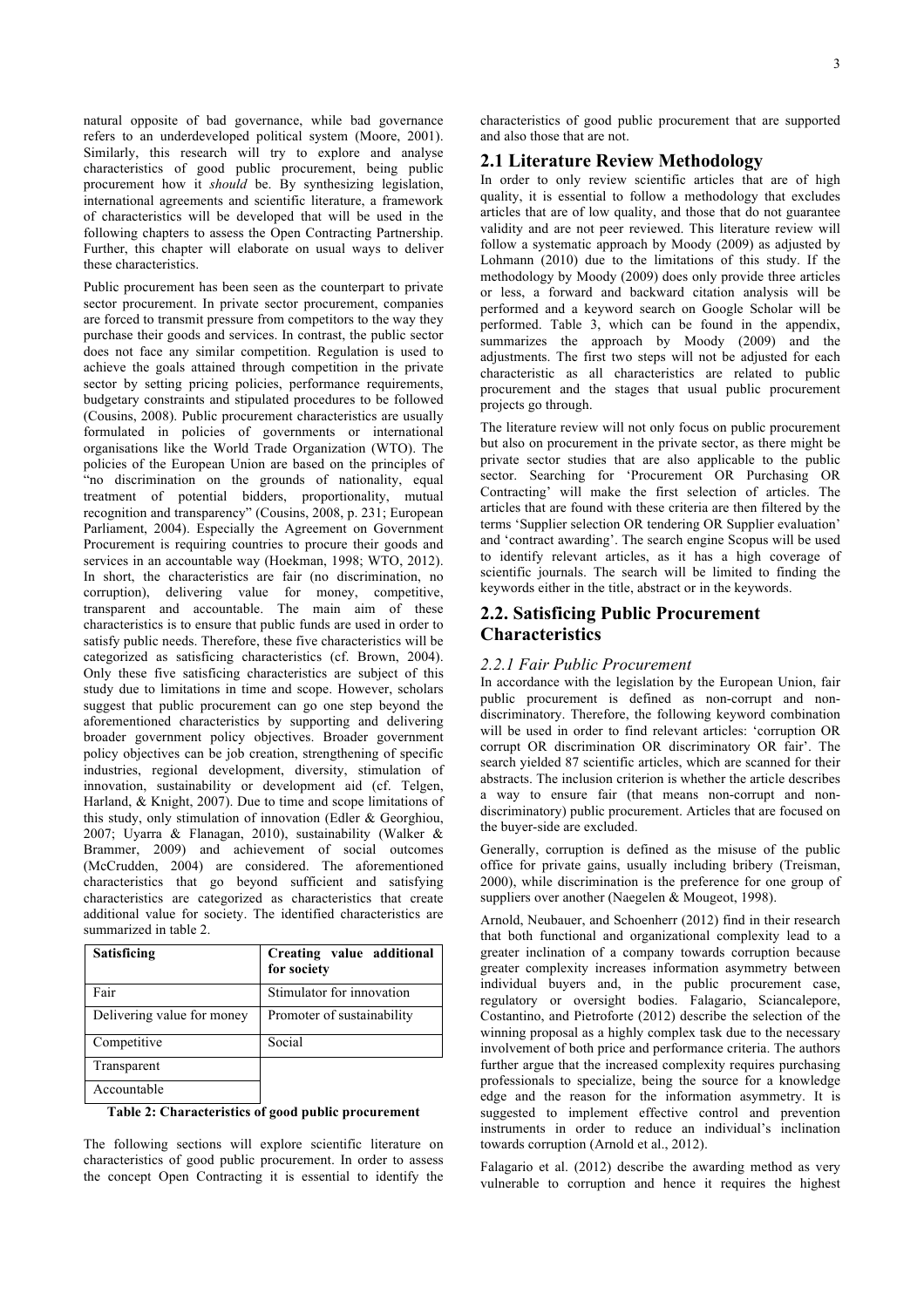4

possible degree of objectivity. They synthesize that the choice of weights by procurement officers prior to the publication of the request for proposal cannot be ideal and by that procurement officers are enabled to prefer specific suppliers and thus engage in corruption. Similarly Lorentziadis (2010) argues that the weights that are assigned to the criteria that are subjectively defined by the buyer are a potential source of corruption. As it is essential to ensure transparency, all weights should be publicized prior to the selection phase, however, Lorentziadis (2010) argues that post-objective methods of evaluation can enhance integrity and limit corruption.

Corruption entails, in most of the cases, opportunistic behaviour. Hawkins, Pohlen, and Prybutok (2013) found evidence that the environmental surroundings of a buyer directly influence the buyer's tendency to act opportunistically. These surroundings could be ignorance or opportunistic behaviour by the principal. It is recommended to screen buyers for honesty and integrity. Moreover, Hawkins et al. (2013) propose to train principals to detect and prevent situations in which individual buyers could face subjective expected utilities. Principals should act as role models and should expect similar values from their agents. The importance of the training of principals is also supported by the finding by Hawkins, Gravier, and Powley (2011) that the buyer's leaders in the public sector tend to show opportunistic behaviour. Ntayi, Ngoboka, Mutebi, and Sitenda (2012) also identify principals as the major influencer of opportunistic behaviour of procurement officers.

Lennerfors (2007) describes two ways to reduce the risk of corruption, (1) soft measures such as the promotion of values like honesty, trust or honour and (2) regulation that prevents procurement officers from acting opportunistically. It is also highlighted that there can be a trade-off between avoiding corruption and the individual flexibility of the procurement officers. The author points out that transparency and measures against corruption go hand in hand.

In summary, regulators can decrease both functional and organizational complexity in order to prevent corruption and discrimination. Further, effective control and prevention mechanisms can be implemented like the promotion of value such as honesty, trust or honour together with a clear regulation that prevents public procurement officers from acting opportunistically. Finally, all selection and award criteria and weights can be published with the tender notice in order to ensure objectivity. There are also methods that promise objectivity without publishing selection and award criteria and weights in advance.

#### *2.2.2 Delivering Value for Money*

The articles that were identified earlier were filtered by the term '"value for money"', leaving 27 articles. The aim was to identify articles that describe ways how public procurement can achieve greater value for money.

There is no distinct definition of 'value for money', however, it is referred to efficiency and effectiveness when defining the term 'value for money'. Erridge and Nondi (1994) define the term 'value for money' as "a concept combining multiple factors, with a need to balance price, quality, on-time delivery and operating costs" (p. 175). However, Loader (2007) remarks that a narrow definition of the term 'value for money' can lead to the exclusion of smaller and medium-sized suppliers in the tendering process. He suggests extending the definition of value for money, by including more criteria than only quality and costs. The exclusion of SME suppliers may also prevent the stimulation of innovation and the promotion of sustainability. Ways to achieve value for money in public tendering range from the use of e-procurement tools, over buying alliances (Love, Mistry, & Davis, 2010; Naegelen & Mougeot, 1998), developing partnerships with suppliers to reduce transaction costs (Loader, 2010), to full disclosure of tender evaluation models (Mateus, Ferreira, & Carreira, 2010; Telgen & Schotanus, 2010). Moreover, many scholars state that 'value for money' is one of the key objectives of public procurement, but are lacking ideas to achieve it (see Loader, 2010).

E-procurement tools in the government context can take several forms. There are tools that assist purchasing officers in the creation of tenders, in their execution and in their evaluation. These tools can be attractive for purchasing authorities with respect to both time and cost savings (Gunasekaran & Ngai, 2008), resulting in a more efficient and effective use of public money. However, e-procurement tools and decision models may increase administrative and human resource costs, as most of the procurement officers need to be trained in order to use complex decision models (de Boer & van der Wegen, 2003). Therefore, it is essential to limit the number of decision models while still ensuring flexibility and a fitting model for each tender. The greatest value for money is achieved when objective decision models are used throughout the entire purchasing process (de Boer & van der Wegen, 2003).

Loader (2010) argues that the development of partnerships with suppliers can reduce transactions costs and in turn deliver greater value for money. However, close and long-lasting relationships can harm competition and lead to higher prices. The development of partnerships is part of a strategy that is originated in the private sector, namely to make procurement practices 'lean', which would require a closer buyer-supplier relationship. However, some of the 'lean' approaches contradict the principles of fair, transparent, competitive and accountable public procurement.

Another way to achieve greater value for money is proposed by Mateus et al. (2010): The authors suggest to fully disclose the tender evaluation models in advance, also because it is vital to provide relevant and meaningful information to possible suppliers as it helps them to better act according to the needs that are formulated by the procurement officer. Particularly the weights are important information for tenderers. Furthermore, the authors remark that transparency can ease the evaluation of the tenders by means of increased comparability and coherence of the tenders. This finding is also supported by Telgen and Schotanus (2010) who find that full disclosure of all details of the awarding mechanism can lead to better bids, which can ultimately result in improved value for money.

Erridge and Nondi (1994) found evidence from a survey among public procurement officers that on-time delivery can have a significant effect on the achievement of value for money, moreover, administrative requirements might jeopardize the achievement of value for money as the costs that are created due to over-bureaucracy do not create any value. Furthermore, it is found that competitive bidding might be incompatible with the achievement of value for money. The authors propose a hybrid of the competitive bidding model and a partnership model, that is characterized by medium-term contract periods, frequent communication with suppliers, pre- and post-tender negotiations and a limited supply base, that balances the need for a close buyer-supplier relationship and the risk of impropriety and corruption.

Summarizing, scholars suggest making use of e-procurement tools that assist purchasing officers during the purchasing process in order to increase efficiency and effectiveness. In addition, disclosure of tendering documents can increase value for money as suppliers can better tailor their offers to the needs of the buyer. It is remarked that administrative burdens can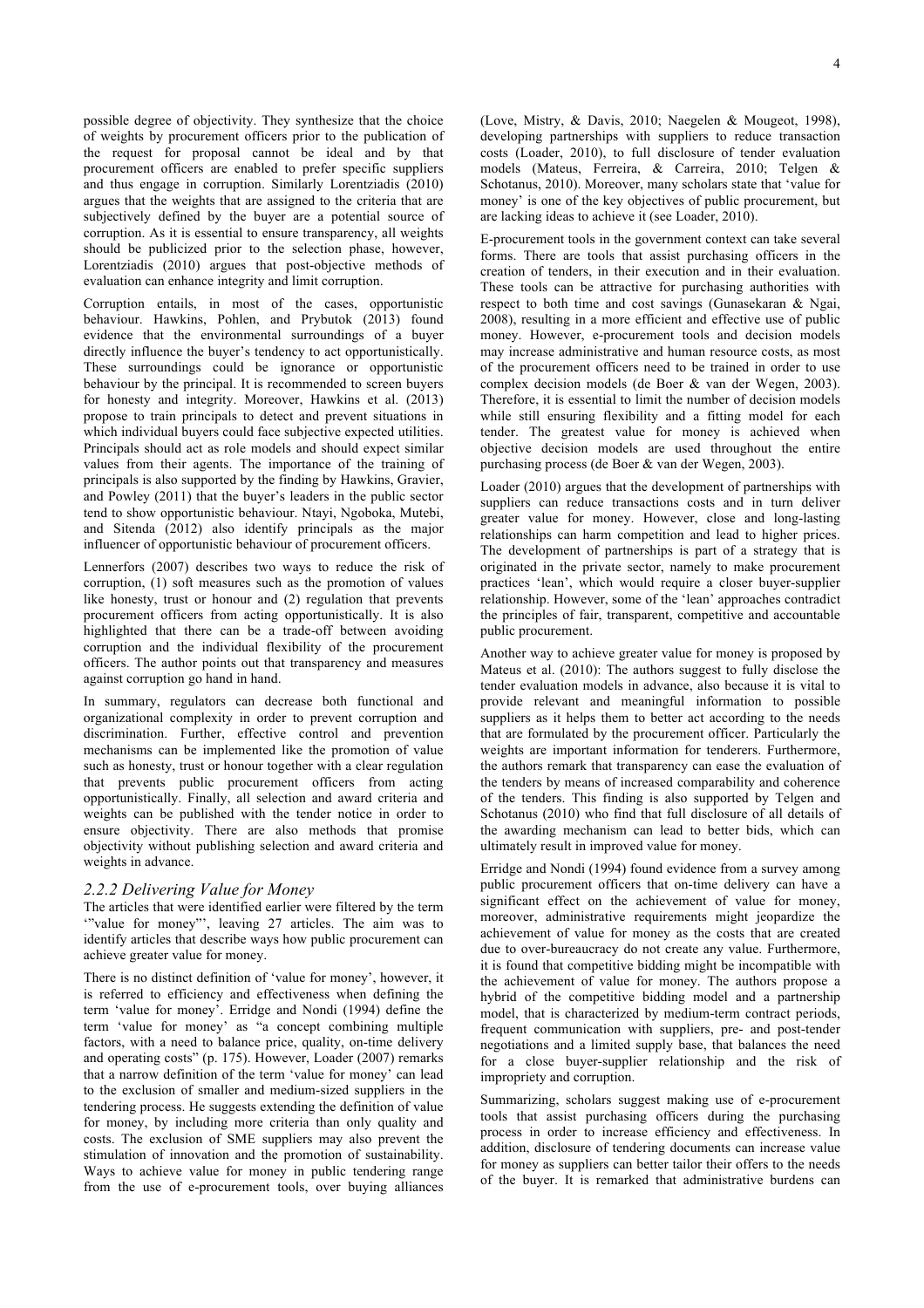lower the value for money due to increased effort on the side of the procuring agency.

### *2.2.3 Competitive Public Procurement*

In order to find relevant articles that describe ways to ensure competitiveness in public tenders, the articles that were identified in the general search were filtered by the keywords 'competitiveness OR competition OR competitive'. As the number of identified articles was too high, the search was limited to those articles that included the keyword 'public'. This resulted in 45 articles. Only studies that explored or described ways to enhance competition during public tenders were included. Competition can lead to better results both by a higher number of suppliers or by a higher intensity of the competition, e.g. by making use of auctions.

The open tendering procedure offers can offer a great opportunity for competition in terms of number of suppliers since every (possible) supplier is invited to submit a bid; consequently, it is an efficient way to perform public procurement. However, this procedure may entail higher administrative costs due to a greater selection and evaluation effort. In contrast, restricted or negotiated procedures limit the number of possible suppliers and thus limit competition, but may help to achieve political goals such as the stimulation of the domestic market. It is also argued that the restriction of possible suppliers does not improve the domestic suppliers' industrial performance but may have an effect on the industrial structure of the domestic suppliers (Mardas, 1999).

It is important to create equal opportunities for all bidders in order to achieve equality. However, the administrative burden that bidding in government tenders entails is already a first selection as some suppliers might not have the capacity to participate in many government tenders, resulting in a disadvantage for small and medium sized suppliers and thereby reducing competition (Loader, 2011). Mathisen and Solvoll (2008) find evidence from the public transportation sector that government tendering can reduce competition in the longer term due to structural changes that are a consequence of increased competition. Increased competition resulted in companies getting larger by inorganic growth, which in turn resulted in a lower number of companies that are able to participate in the bidding process.

Parker and Hartley (1997) remark that partnership is superior to competitive sourcing as competitive sourcing usually entails higher costs and a focus on price and not quality. Their argument is that competition reduces the suppliers' profit margins which, as Parker and Hartley (1997) argue, cannot be in the long-term interest of the buyer. However, the authors conclude that in general no form of buying is superior to the other, but it is essential for organisations to be aware of the respective advantages and disadvantages of each form. Erridge and Greer (2002) outline the advantages of a closer buyersupplier relationship, however, this would limit competition. Bergman and Lundberg (2013) found that highly complex and detailed product specifications result in increased transaction costs and most notably reduced competition.

E-procurement tools can be used to increase the intensity of competition. Especially by using e-reverse auctions, competition can be encouraged and goods and services are more likely to be offered at market value (Cabras, 2010; Rossignoli, Carugati, & Mola, 2009). E-procurement tools that facilitate the disclosure and advertisement of government tenders can also improve competition by increasing the number of possible suppliers (Mateus et al., 2010). This effect can be achieved as well when non-local suppliers enter the market, because distance to the buyer does only play a secondary role.

In summary, a way to increase competition can be using an open procedure in which all documents that are related to the tender are published and everybody is invited to participate. Advertising government tenders can invite additional suppliers to place their (better) bids, which can be facilitated by electronic and web-based tools. Finally, it is important to choose an efficient and easy-to-understand language, as complexity in product specifications can exclude potential suppliers.

#### *2.2.4 Transparent Public Procurement*

In order to find relevant articles that describe ways to ensure transparency in public tendering, the articles that were identified earlier were filtered by the keywords 'transparency OR transparent'. 66 articles were evaluated on the basis of their abstracts. Only articles that describe ways to ensure transparency are included.

Transparent public procurement is in most of the cases related to the disclosure of information. Most of the scholars suggest using e-procurement tools in order to make the procurement process more transparent. Preuss (2009) gives the example of a British district council that listed all its current contracts on a website and thereby invited companies to bid on these.<sup>1</sup> Falagario et al. (2012) remark that the supplier selection process is in most of the cases a highly complex and expensive task due to a high number of bidders in relation to the value of the product or service to be bought. Complexity is increased if the purchasing authority decides to use the MEAT (most economically advantageous tender) criterion rather than the lowest price criterion because the MEAT method requires the purchasing agency to incorporate more criteria than only price. (Falagario et al., 2012) propose using a linear-programming method that enables contracting authorities to rank bidders without the need for subjective judgements. However, this method has the limitation that scores are not predefined. In order to tackle task complexity both in terms of regulatory requirements and efficient use of public funds, Csáki and Adam (2010) propose making use of electronic decision support systems. These support systems could take the form of compliance tools that help the contracting authority to adhere to the rules in terms of time management or release of information.

Mateus et al. (2010) argue that the contracting authorities are required to inform possible participants of the bidding process about the criteria for the award and the relative weights of each criterion in a timely manner. Next to that, it is proposed to publish the complete tender evaluation model (including all scoring rules) at the beginning of the procurement procedures, with the result that possible suppliers are enabled to calculate their scores on their own. Next to the improvements in terms of enhanced transparency, it also facilitates an easier comparison of the bids and will prevent bidders from appealing. Bergman and Lundberg (2013) find that price-to-quality scoring rules are not transparent and therefore not desirable in the public procurement context. They propose to use quality-to-price scoring, where monetary values are assigned to certain quality characteristics or levels. Moreover, they dissuade contracting authorities from using relative scores.

Veselý and Dohnal (2012) built a formalized qualitative model on government tenders and found, among others, that fuzziness of criteria, i.e. criteria that can be interpreted in many ways, and corruption have a negative effect on the availability of

 $\overline{a}$ 

<sup>&</sup>lt;sup>1</sup> The City of New York, USA also publishes all contracts and purchases on a very user-friendly website called CheckbookNYC (http://www.checkbooknyc.com/).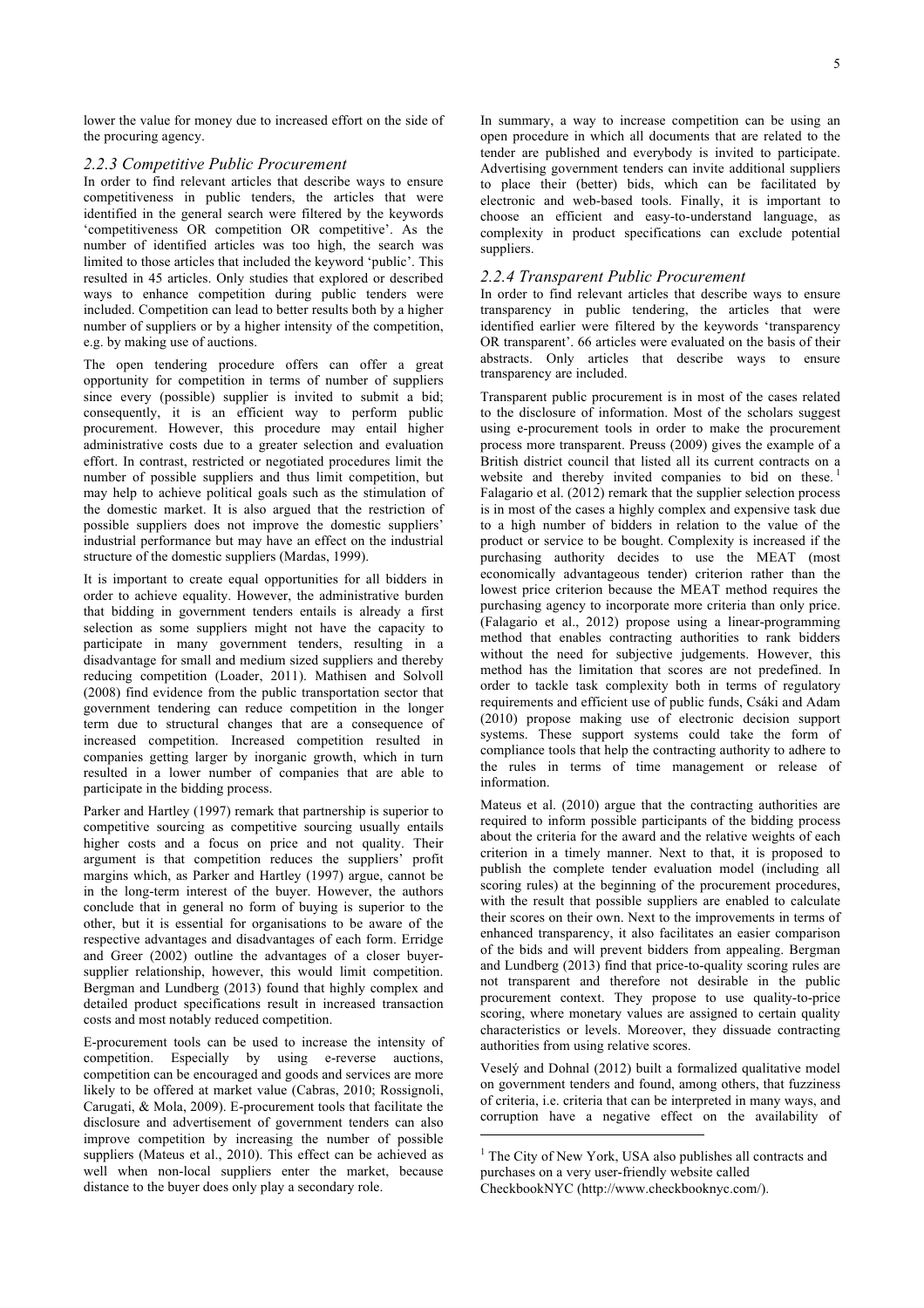information in government tenders. This implies that it is essential to fight corruption and to clearly define criteria and scoring mechanisms in order to achieve transparency.

Lennerfors (2007) argues that a right to appeal is an essential element of a transparent bidding process. The right to appeal is a reinforcement mechanism of transparency as it is economically better to have a perfect (i.e. transparent) bidding process rather than being punished for non-transparency (costs and delays). The author underlined the trade-off between maximum transparency and efficiency due to costs to assemble and disclose information.

In summary, transparent public procurement can be achieved – similar to achieving other public procurement goals – by making use of e-procurement tools that simplify the way information is published and standardized. Further, it is important to publish all data that are related to the tendering process (scoring rules, weights, etc.) together with the prior information notice. Finally, some scholars remark the trade-off between transparency and efficiency due to costs that are associated with publishing and standardizing information.

#### *2.2.5 Accountable Public Procurement*

In order to find articles explaining ways to perform public procurement in an accountable way the articles that were selected before are scanned for the keywords 'accountability OR accountable'. Unfortunately, there are many articles that declare accountability as an important requirement of public procurement, but the number of articles that describe ways to achieve it, is limited.

The United Nations define accountability in the government context as condition when "rights holders and duty bearers both deliver their obligations" (UNDP, 2014, p. 1). Jeppesen (2010) proposes four accountability mechanisms to ensure that contracting authorities deliver their obligations, namely civil society involvement in public procurement, the role of media in public procurement, the use of e-procurement tools and transparency.

Civil society can enhance accountability by being invited to supervise and take part in public procurement processes by means that are convenient for citizens like it is done in the Philippines. Furthermore, civil society organizations can create agreements between the public authorities and bidders for a specific tender to commit to responsible acting. However, observers might also be a target for bribery, therefore it is essential to ensure independence and trustworthiness of observers (Jeppesen, 2010).

Media can play the role of a 'watchdog' that uncovers procurement scandals and promotes accountability. With regard to accountability, journalists should be able to observe public procurement processes in terms of independence and capabilities. Next to the oversight obligations, media can serve as an educator informing the public about the procurement systems in a country. Offering training to report on integrity and accountability of public authorities to journalists can reinforce the accountability of officials (Armstrong, 2005).

Finally, e-procurement systems can also create accountability by disclosing information about buyers, suppliers, prices and quantities because transparency can lead to greater accountability. Modern e-procurement tools, like any computer programme can offer the possibility to trace back decisions and communications. This enables principals to oversee and review actions of their subordinates more closely.

Trepte (2005) argues that transparency mechanisms need to complement accountability mechanisms. According to Trepte

(2005), the most important mechanism is the continuous reporting and recording of actions and decisions of purchasing officers. These should go hand in hand with both internal and external audits. These mechanisms are essential to monitor and verify compliance with the public procurement regulations. Lennerfors (2007) mentions the implementation of an evaluation system that enables suppliers or other civil actors to unveil irregularities and to contest decisions, which can be considered as an external audit system as mentioned by Trepte (2005).

Similar to mechanisms that are supposed to enhance transparency, scholars warn about the risk of overregulation that can reduce efficiency and professionalism of the purchasing process. Moreover, oversight mechanisms and public procurement regulation cannot eliminate all possibilities for corrupt activities, nor address causes of corruption (Trepte,  $2005$ ).

To sum up, purchasing officers and procurement agencies can be held accountable if the civil society is invited to participate in the purchasing process. Next to that, local media can play an important role in holding public authorities accountable. However, journalists need to be trained in order to be able to unveil wrongs. Finally, e-procurement systems can be used in order to record all actions and decisions that are related to the tender so that wrong decisions can be traced back.

### **2.3 Public Procurement that Creates Added Value for Society**

Public procurement legislation should ensure that all contracting authorities in a country are organised in a way that they are fair, transparent and accountable, ensure competition and deliver value for money. However, scholars suggest going one step further than that by requiring contracting authorities to stimulate innovation, to source sustainable products and services and to achieve social outcomes. This is often grounded on the belief that public procurement can have a huge impact on an economy as it amounts to 16-18% of a country's GDP (Rolfstam, 2009). The following sections will explore methods to achieve the aforementioned values.

### *2.3.1 Sustainable Public Procurement*

In order to find articles that are addressing the topic of green public procurement, the articles that are identified in the first two steps are filtered by the keywords 'green OR sustainable OR sustainability'. The article search yielded 38 articles that are reviewed by their abstracts. However, only a limited number of articles were useful for the topic, therefore, a search on *Google scholar* was performed that yielded 5 additional articles. Only articles that that refer to sustainable procurement in the sense of green procurement were included.

The EU directives on public procurement allow 'green' criteria and requirements not only if they are economical by nature. However, these criteria should be clearly specified, measurable and proportional. Moreover, environmental requirements should not violate general EU public procurement requirements like transparency or non-discrimination (Palmujoki, Parikka ‐

Alhola, & Ekroos, 2010). Day (2005) specifies the way public authorities can formulate technical specifications that require suppliers to act environmentally friendly. It is proposed using functional requirements instead of technical requirements in order to leave room for suppliers to find innovative solutions. In addition, in order to reduce administrative efforts, a procurement authority can require suppliers to comply with a range of eco-labels (it is not allowed to require only one label, due to the non-discriminatory requirement). Environmental issues can also be required in the selection criteria. As an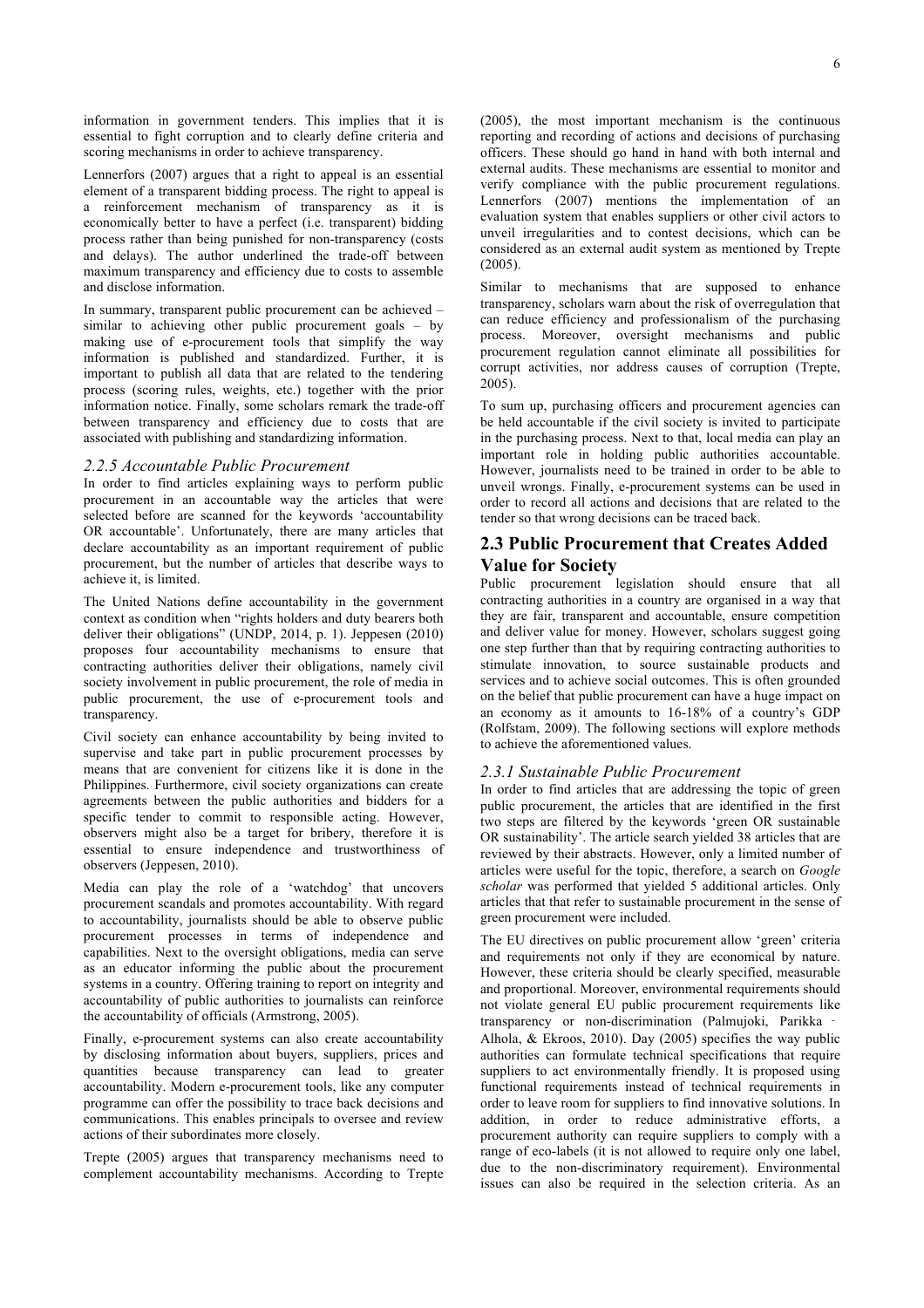example, governments can require companies to show their capacity to apply environmental management measures (e.g. ISO 14001). Finally, a contracting authority can give a certain weight to the environmental quality of bids when it uses the economically most advantageous tender. Bolton (2008) has a similar view on the opportunities of public procurement to achieve environmental goals. Additionally, Bolton stresses the possibilities to take environmental factors in a preparatory stage of the tender into account, as this part of the purchasing process is not as regulated as the supplier selection or award.

Criteria that are used within the procurement process can be based on a life cycle assessment (EC, 2014). In the construction sector, this assessment can be based on an analysis on multiple levels: (1) local level (e.g. noise, fine dust emissions), (2) global level (e.g. greenhouse emissions due to energy consumption) and (3) internal level (e.g. health of the building's occupants). Analysing these levels during all stages of a building (construction, use, end-of-life) is essential for high environmental performance (Tarantini, Loprieno, & Porta, 2011).

Unfortunately, there are barriers that prevent purchasing officers from incorporating 'green' criteria in the tendering process. Bouwer et al. (2006) suggest starting training programmes on the use of environmental criteria in order to overcome *perceived* barriers. Moreover, a handbook, or a website that explains procurement procedures and possible criteria for the assessment of bids can be vital for green public procurement.

Palmujoki et al. (2010) remark that the use of sustainable procurement criteria is widely used across the EU, but these criteria are not often implemented in the final contracts with the supplier. The efforts in the supplier selection become obsolete if these clauses are not integrated into the final contract clauses. Moreover, Brännlund, Lundberg, and Marklund (2009) doubt that public procurement is a more efficient policy tool to achieve environmental goals than taxes, subsidies and tradable permits. Further, green public procurement can have both a negative and a positive effect on competition. Green public procurement can limit the number of possible suppliers as it imposes a further entry restriction, but on the other hand, it may attract other suppliers and will thereby increase competition. However, there is no empirical evidence on the net outcome but it is most likely to depend on the market (Brännlund et al., 2009).

Summarizing, using 'green' criteria in the tendering process can be compliant with EU law, if they do not hamper other public procurement goals like competitiveness, transparency or nondiscrimination. In order to find criteria for the evaluation of bids, it is suggested analysing the bids on three levels, namely the local, global and internal level. Finally, it is essential to remove perceived barriers to green public procurement, for instance by offering training or developing handbooks that provide detailed guidance for purchasing officers.<sup>2</sup>

### *2.3.2 Public procurement as a Stimulator of Innovation*

In order to find articles that describe how public procurement can stimulate innovation, the articles that were identified before were scanned for the keywords 'innovation OR innovative'. The search yielded 27 articles. Unfortunately, the articles only focused on innovative procurement methods but not on methods to stimulate innovation in an economy. Therefore, a keyword

 $\overline{a}$ 

search on *Google scholar* was performed yielding ten additional articles.

In general, scholars agree on the potentially high impact of the public sector on innovation as it contributes to a large share of a country's GDP. The goods and services that the public sector procures often have high possibilities for innovation, for instance with regard to reduced  $CO<sub>2</sub>$  emissions in the transportation sector or new medical technologies. Edquist and Hommen (2000, p. 5 as cited by Rolfstam (2009)) define public procurement of innovation as something that "occurs when a public agency acts to purchase, or place an order for, a product – service, good, or system – that does not yet exist, but which could (probably) be developed within a reasonable period of time, based on additional or new innovative work by the organisation(s) undertaking to produce, supply, and sell the product being purchased".

The strategic focus of public procurement policy in both the USA and Japan towards a stimulation of innovation has motivated the EU to also use public procurement as a policy tool to stimulate innovation (Rolfstam, 2009). Rolfstam (2009, p. 351) distinguishes two types of public procurement of innovation: "as a response to an intrinsic need, acting as a proxy customer or as a linkage creator between suppliers and users". The latter case is also called catalytic public procurement for innovation as the public entity acts like a "catalyser, coordinator and technical resource for the benefit of end-users", implying that the good to be procured does not serve the need of the procuring authority but the need of other actors (Edquist & Zabala-Iturriagagoitia, 2012, p. 1759). Co-ordination between various ministries and authorities is a precondition for procurement of innovation (Dalpé, 1994; Edler & Georghiou, 2007; Rolfstam, 2009). Procurement authorities can demand innovative solutions by specifying a desired outcome rather than using technical requirements (Aschhoff & Sofka, 2009; Lember, Kattel, & Kalvet, 2014). Another way to stimulate innovation can be the so-called pre-commercial procurement: The public buys products or services that are not yet ready for the market and thereby shares the risk of technology failure with the private supplier. This approach is used especially at European level (Edler & Georghiou, 2007). Further, market risk is also reduced because a specified amount of sales can be guaranteed (Aschhoff & Sofka, 2009). Next to that, the public sector can also purchase R&D, which is done basically in the area of basic research. For instance, the public sector can purchase prototypes that serve a certain societal need or even marketable solutions. Historically seen, this has happened most of the times in the defence sector. Finally, the public sector can also stimulate innovations without the intention to do so (Lember et al., 2014).

Dalpé (1994) advocates for using public procurement only as an indirect intervention. This implies that the government's need for high quality and high-performance goods and services will automatically lead to the procurement of innovative goods and services.

Summarizing, public procurement can act as a stimulator of innovation in a country by taking two distinct roles. It can either procure innovative items to serve its own needs or it can procure items on behalf of an external agent (catalytic public procurement). Especially the support in early stages of the product development can be important for innovative companies in order to ensure smooth market entry. Most important is the use of functional specifications in order to demand creative solutions from potential suppliers. Another view is taken by Dalpé (1994), who argues that the aspiration of the purchasing agency to buy high quality and high

<sup>&</sup>lt;sup>2</sup> Cf. European Commission. (2011). Buying green! A

handbook on green public procurement: European Commission.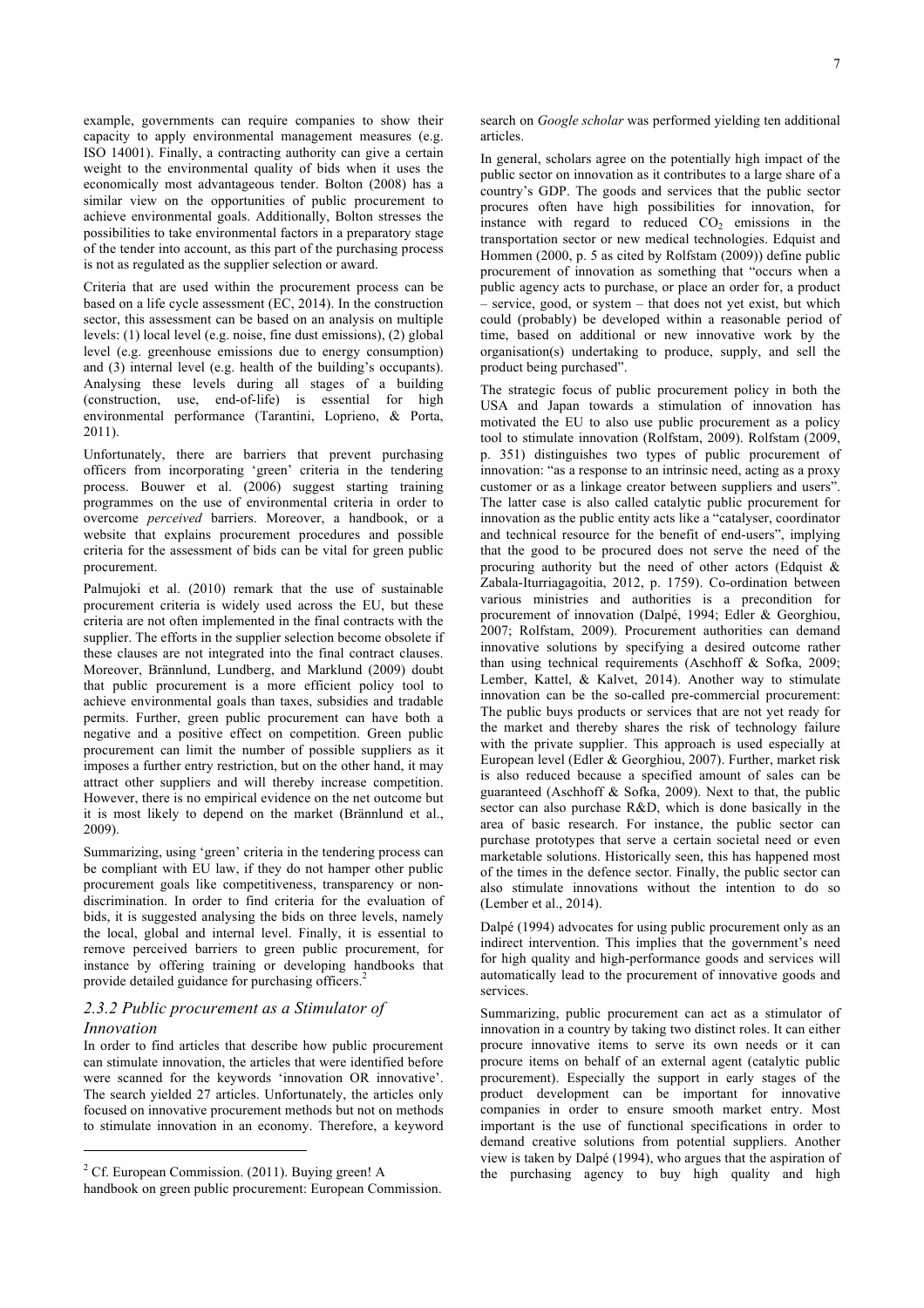performance goods automatically ensures the purchase of innovative products.

### *2.3.3 Public Procurement that Achieves Social Outcomes*

In order to identify articles describing ways to achieve social outcomes with public procurement, the articles that were identified before are scanned for the keywords 'social'. The search yielded 23 articles. These articles were reviewed according to their abstracts. Unfortunately, only one of the 23 articles is useful for this research. Therefore, a search on *Google scholar* was performed, identifying two further articles.

Social procurement is generally understood as the use of public procurement to promote social values such as human rights, gender equality or labour standards. McCrudden (2004) states that the combination of social procurement and environmental procurement is sustainable procurement. For example, a purchasing agency can help employers of disabled people to bid on government contracts by offering them the possibility to 'offer back'. If the employers of disabled people do not win a tender, they are given the possibility to revise their tender. If the new offer matches the best offer, then the employer of disabled people is to be awarded. These preference mechanisms can also be applied to achieve other social outcomes (McCrudden, 2004).

González and Martinez (2004) remark that due to the exclusion of so-called Social Environmental Ethical criteria in the investment policies of EU member states, there is only a limited market incentive for companies to act socially responsible. The authors suggest using a policy that requires bidders to follow a solid CSR strategy.

However, McCrudden (2007) describes public procurement only as one way out of many to achieve social outcomes. To achieve social outcomes, McCrudden only names the use of 'social criteria' in the public procurement process.

To sum up, literature on the achievement of social outcomes by public procurement is limited. Basically, making use of creative ideas can be important when it comes to contracting with e.g. companies that employ disabled workers. Finally, a solid CSR strategy can be demanded in the selection criteria of a tender.

# **2.4 Summary of the Chapter**

One needs to conclude that good public procurement can be defined as a combination of the characteristics that are required e.g. by the Directives of the European Commission or by the WTO's Agreement on Government Procurement. This legislation requires public procurement to be fair, transparent, competitive, and accountable and to deliver the maximum value for money. The prior analysis identified three additional characteristics of public procurement, namely the procurement of goods with a reduced environmental impact throughout their life cycle (sustainable public procurement). Next to that, public procurement can be used to stimulate innovation in an economy for instance by sharing risks with potential suppliers. Finally, public procurement can also be used in order to support a government's social support policy.

# **3. OPEN CONTRACTING**

This chapter offers general information about the concept Open Contracting in order to analyse how it can support governments to achieve the aforementioned characteristics of good public procurement. It will begin with the organisation and the aims of the movement. Further, the main principles that were developed by almost 200 collaborators all around the globe and its implications are explored. The chapter will conclude with the introduction of the stakeholders and the benefits that can be gained by adhering to the principles and proposed actions of the Open Contracting initiative. These insights are contrasted with the framework for good public procurement.

# **3.1 Organisation**

The main reason for founding the Open Contracting movement is that wastefulness, mismanagement, inefficiencies and corruption are very likely to occur in public contracting (Beth, 2007; Messick, 2011). A lack of information about the way contracts are formed, the contents of the government's agreements, the progress of the agreements' performance and knowledge of government oversight mechanisms can reinforce the above-stated negative occurrences. Therefore, the Open Contracting Partnership develops and promotes the implementation of the later-stated Open Contracting global principles, develops open data standards for disclosure of contracting information, supports practitioners with training, resources, seed funding, coaching, coalition and network building, builds evidence for Open Contracting through research, monitoring and evaluation and finally, communicates and advocates the importance of Open Contracting (Marchessault, 2013b). In order to engage in Open Contracting, it is not necessary to become a member. In short, Open Contracting basically refers to the pro-active publication of government contracts.

# **3.2 Involved Institutions**

The World Bank Institute (WBI) is chair of a steering group that runs the Open Contracting Partnership. The members of the steering group are diverse, some have a governmentbackground, like the Deutsche Gesellschaft für Internationale Zusammenarbeit (GIZ), Colombia Compra Eficiente and the Philippines Government Procurement Policy Board (GPPB). Others are non-governmental organisations, like Oxfam, Integrity Action, and Transparency International. The Construction Sector Transparency Initiative is – like the Open Contracting Partnership – a multi-stakeholder transparency initiative that is supported by both civil society and private sector organisations.

The WBI is an institution that assists the World Bank in its operative work by helping country clients to set and achieve their own development objectives over time. The WBI supports its country clients by providing knowledge (Open Knowledge), by mobilizing their people in order to take political action and promoting transparency and accountability (Collaborative Governance) and by scanning, incubating and testing innovations that address key development challenges (Innovative Solutions). Open Contracting is an effort that belongs to the area of Collaborative Governance (WBI, n.d.).

The GIZ is a state-owned enterprise that supports the German federal government reaching its international collaboration for sustainable development objectives. The GIZ has multiple fields of work, ranging from economic development over the creation of states and democracy to the promotion of peace, security, food security and knowledge provision. Open Contracting falls within the scope of Good Governance (Ehritt, n.d.).

Colombia Compra Eficiente (CCC) is an initiative by the Colombian government with the goal to enhance efficiency in Colombian public contracting. The sub-goals range from increasing value-for-money to implementing e-procurement systems and knowledge management (CCC, n.d.-b). Colombia Compra Eficiente is part of the Open Contracting Partnership as it builds tools and develops policies to achieve better efficiency and transparency in public procurement (CCC, n.d.-a).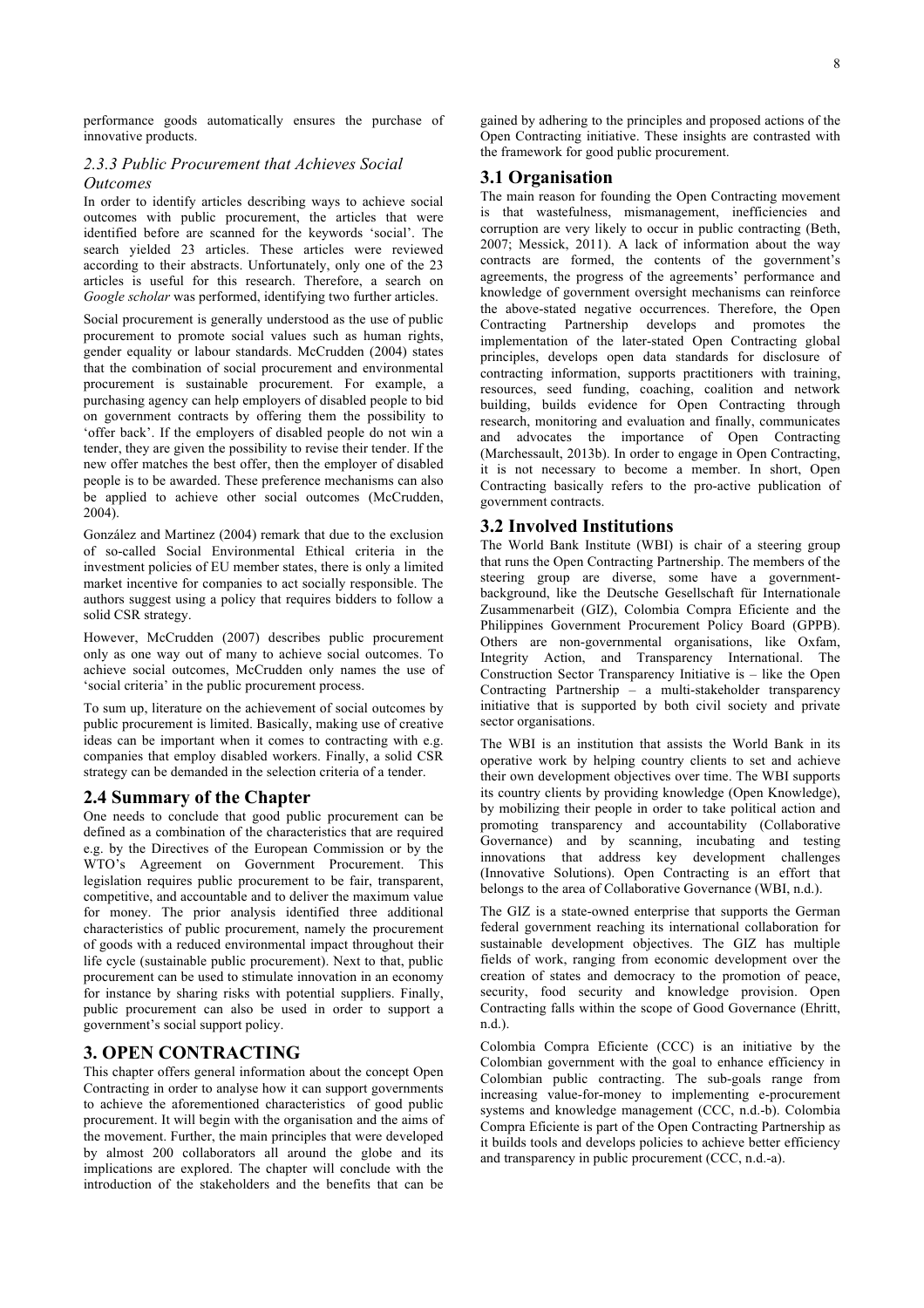GPPB was established as a primary aspect of the Philippine Government's public procurement reform agenda, to serve as an independent body that is responsible for policy formulation, and the implementation and monitoring the public procurement reform. At the same time, the GPPB has the goal to promote and achieve good governance, which is understood as transparency, accountability, equity, effectiveness, efficiency and especially economy in government (GPPB, 2012, n.d.).

Oxfam is an international non-governmental organisation with the aim to fight poverty and injustice. Oxfam's strategy is subdivided into six areas of action: (1) helping people to claim their rights, (2) promoting gender justice (3) humanitarian aid, (4) nature protection, (5) safeguarding global food supply and (6) securing financial flows for people to sustain basic services (Oxfam, 2013).

Integrity Action (IA) is a non-governmental organisation that is concerned with helping communities by demanding integrity. This organisation tries to build an integer environment where public bodies are accountable, competent, act ethically and act without corruption. Integrity Action's approach consists of understanding the situation and the stakeholders, joint learning, social monitoring, creation of joint working groups, collection of evidence, and finally, incentivizing government contractors to deliver better services (IA, n.d.). It is popular for publishing the Corruption Perceptions Index. Transparency International collaborates both with citizens and governments in order to jointly develop ways to eliminate corruption.

Finally, the CoST is also a member of the steering group of the Open Contracting Partnership. CoST is, unlike most of the other members of the steering group, supported by both civil society and private sector organisations of the construction sector. CoST's aim is to promote transparency in the construction sector by involving multiple stakeholders (government procuring entities, oversight agencies, private sector consultants and contractors and civil society groups) (CoST, 2013). Next to the steering group, there are several countries and government bodies that are practicing Open Contracting.

### **3.3 Participants and Membership**

Both the public and the private sector, which are also represented in the composition of the steering group, practise Open Contracting. Both governments of so-called developing (e.g. Guinea, Liberia), emerging (e.g. Brazil, Mexico) and developed (e.g. United Kingdom, United States of America) countries are adhering to the principles of Open Contracting. However, special focus is laid on so-called developing countries due to an increased occurrence of mismanagement, inefficiencies and wastefulness. Open Contracting can be used for revenue-generating as well as expenditure-making agreements (Marchessault, 2013a). There are institutions that are disclosing contracting information and inviting citizens to monitor their procurement practices without explicitly practising Open Contracting. 3

# **3.4 Objectives of the Open Contracting Partnership**

 $\overline{a}$ 

Following its description, Open Contracting refers to norms and practices that lead to **disclosure** and **participation** during all stages of the contracting chain, which are the core goals of this transparency initiative (Locke & Henley, 2013). The term contracting chain refers to five stages that usual public procurement projects go through. The first stage is the definition of the need, followed by a first draft of a request for proposal (RFP). Further, the RFP is completed and publicized online. After that, eligible companies are invited to place their bids. Finally, a solution is picked and the contract is closed (GOVLAB, 2013b). Open Contracting is used to improve the entire process from the formulation of specifications to the completion of the order. The principles that Open Contracting builds on are related to access to information, transparency, social accountability, collaborative governance, value-formoney and participatory development. These principles have to be attended to during all stages of contracting.

One main aim of Open Contracting is to ensure that governments can be held accountable for their actions. The second main aim of Open Contracting is to make government actions more transparent. The third aim is that public contracts are awarded fairly and offer good value-for-money (OpenGovGuide, n.d.-j). The fourth aim is to improve availability and accessibility of information. Citizens, media and civil society have a stake in every public contract. Therefore, they need to know why roads are not repaired, why company X was awarded to build the new school, what the contract with the local hospital looks like or how much money was spent on project Y. Answering these questions is impossible without having information on contracts and documents available to the public.

Indicators for success of the effort taken are the number of contracts that are publicly disclosed, the accessibility of data, the strategic use of contracting data, opportunities and mechanisms for participation and the number of citizens that participate in the contracting process (Locke & Henley, 2013).

# **3.5 Operating Mode of the Open Contracting Partnership**

There are several actions that the Open Contracting Partnership recommends to achieve greater transparency. Transparency in the procurement process, disclosure of data and participation are the underlying principles of all initiatives that are suggested by the Open Contracting Partnership. Marchessault (2013a, p. 77) argues, "disclosure and participation are mutually reinforcing drivers of accountability", meaning that if sufficient information is available, the public can be able to participate in public procurement processes and to thereby monitor them. The extent to which stakeholders engage in Open Contracting can be determined by existing incentives and capacity. Stakeholders that promote disclosure and participation automatically interact with governments, the private sector and civil society organisations leading to enhanced accountability and trust among these actors. Accountability and trust, in turn, can reduce mismanagement and inefficiencies and can improve the performance of contracts. Increased satisfaction with the process can reinforce the incentives to disclose information and to promote participation (Locke & Henley, 2013). This section will explore the operating mode of the Open Contracting Partnership by giving an insight into its global principles, the data standards the Open Contracting Partnership develops, its research and measurements, its implementation and support tools and the way it spreads knowledge and maintains its (online) community.

# *3.5.1 Open Contracting Global Principles*

The principles were created in collaboration with around 200 professionals worldwide in order to guide and advance Open Contracting worldwide. The principles are subdivided into two major groups: Affirmative Disclosure and Participation, Monitoring and Oversight. The group of affirmative disclosure contains principles that deal with policies improving

<sup>&</sup>lt;sup>3</sup> An example is the website checkbooknyc.com, where the City of New York publishes all contracting data in a very accessible and understandable way.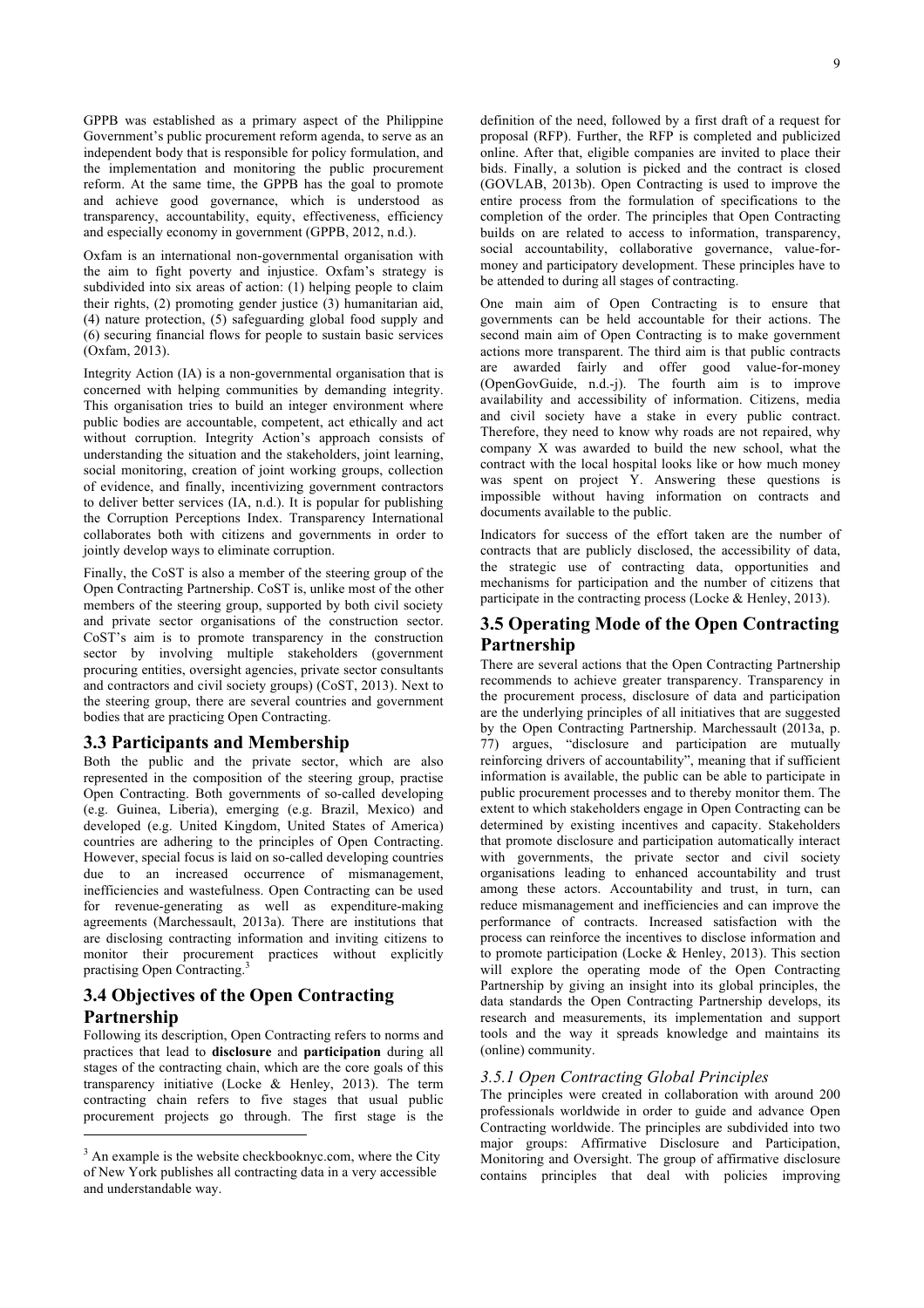transparency in the process of public procurement (OpenContracting, 2013). The Open Contracting global principles form the basis of the concept Open Contracting as they break down the two major objectives of the initiative, participation and disclosure in actionable goals. A list of the principles can be found in the appendix.

#### *3.5.2 Data Standards*

The Open Contracting Partnership advocates and develops data standards for disclosure in order to improve traceability of decisions. Thereby accountability and transparency can be improved. In addition, the Open Contracting Partnership set the goal to be better able to 'follow the money'. Next to the development of a data standard, the Open Contracting Partnership "builds capacities for collecting, publishing, storing, accessing and sharing contract data" (OpenContracting, n.d.-a, p. 1). Thereby, the Open Contracting Partnership wants to make contracting information more useful and accessible, which can contribute to making the overall purchasing process more transparent (Preuss, 2009). One global data standard can enable the civil society to access contract data, to facilitate monitoring and it will save costs. Currently, there is no standard way to publish contract data.<sup>4</sup> Hence, it can be difficult for the civil society to access, to understand and to monitor the contracts. Moreover, one data standard can also reduce costs by reducing the duplication of efforts when it comes to classification and categorization.

#### *3.5.3 Research and Measurement*

The research and measurement efforts of the Open Contracting Partnership have two goals: first it aims at finding out how Open Contracting contributes to more efficient and fair contracting processes and second, it wants to inform countries on a local and global level about the way Open Contracting works (OpenContracting, n.d.-c).

#### *3.5.4 Implementation and Support Tools*

In this workstream, the Open Contracting Partnership supports professionals and the civil society on a local level to improve their contracting processes. The Open Contracting Partnership offers training, knowledge exchanges, coaching, seed funding and tools. Unfortunately, these efforts are constrained by the limited financial resources of the Open Contracting Partnership. The local training and coaching can result in more fairness, increased accountability and greener procurement. Fairness can be increased with trainings if the principals of purchasing officers are trained to act upon values such as honesty or integrity. Thereby they act as a role model for their subordinates and incentivize fairness of the contracting process (Hawkins et al., 2013). Training can also contribute to the improvement of accountability. By offering training to journalists on the way government tenders work and on possible loopholes, the media can play an essential role holding government officials accountable (Armstrong, 2005). Finally, training can lead to more sustainable government procurement as many purchasing officers have trouble using 'green' criteria for their tenders. As an example, the European Commission published a handbook that assists purchasing officers reduce the environmental impact of the goods, services or works they procure (Bouwer et al., 2006; Commission, 2011).

Examples of e-procurement tools that are recommended by the Open Contracting Partnership are "RFP-EZ", "screendoor" and

 $\overline{a}$ 

"Peer to Procure". Next to these electronic programmes, the Open Contracting Partnership also recommends using non-eprocurement tools like social audits. "RFP-EZ" can enable governments to make their Requests for proposal (RFPs) more understandable and the connected process more open for smaller companies. This program was first introduced by the United States of America with the result that they received bids that were 30% lower than the bids they received via their actual website (FedBizOps). RFP-EZ allows businesses to respond online to a solicitation by the government, to sort through proposals and to scan through competitor's orders (GOVLAB, 2014). The second tool is called "screendoor" (formerly "procure.io"). This tool is the successor of the RFP-EZ project. Apart from offering an improved contracting workflow, screendoor facilitates that everyone (residents, vendors, experts, activists) can comment on statements of work (GOVLAB, 2013a). This tool can facilitates participation in the contracting process and can thereby increase accountability of purchasing officers. The third tool that is recommended by the Open Contracting Partnership is called "Peer to Procure". Peer to procure is an open and collaborative system to review, critique and improve technical specifications (Frew et al., 2013). This tool enables purchasing officers to collaborate on the preparation of tenders. Next to that, principals can also monitor the work that the purchasing officers do.

#### *3.5.5 Knowledge and Community*

The Open Contracting Partnership maintains a website where purchasing professionals, civil society organizations or private persons that are interested in Open Contracting can interact, share ideas and organize meetings. One of the aims of the website is to collect knowledge about Open Contracting practices worldwide to enable others to learn from the experiences of other countries. The possibility for discussions enables users of the website to identify best practices and provides them with an argumentative basis that helps them to change the way public procurement is done in their country or city (OpenContracting, n.d.-b). Besides the website, the Open Contracting Partnership published a handbook that describes how Open Contracting works. This handbook aims at anyone that is in some way related to government contracting in a country. It is not necessary to have any prior knowledge on government contracting as this book explains all important terms and concepts. On top of that, the book offers checklists and action plans for practitioners that guide them through a possible change process.<sup>5</sup>

### **3.6 Benefits and Effects of Open Contracting**

The claimed benefits for countries that are following the advice of the Open Contracting Partnership are complex. They can range from immediate financial impacts over easier fundraising to better trust. Chêne (2012) mentions in her report on the benefits of Open Contracting  $(1)$  lower costs,  $(2)$  increased accountability, (3) less corruption and (4) improved service delivery. This section will firstly explore the benefits that are claimed by the Open Contracting Partnership and will secondly analyse the benefits that are claimed by Chêne (2012). Finally, shared benefits for the public and private sector will be addressed.

The Open Contracting Partnership claims that countries can achieve economic benefits with Open Contracting in different ways. First, disclosure of contract information in user-friendly formats can lower monitoring efforts; projects can be more likely to be finished on time and budget, implying that

 $\overline{a}$ 

<sup>4</sup> The Sunlight Foundation compiled a dataset on country level procurement disclosure. Among others, this list shows the different disclosure practices. The list can be downloaded via this link: http://goo.gl/n3lkex (retrieved on May 31, 2014)

 $5$  The book can be downloaded from the Open Contracting website or by following this link: http://goo.gl/IGQHPp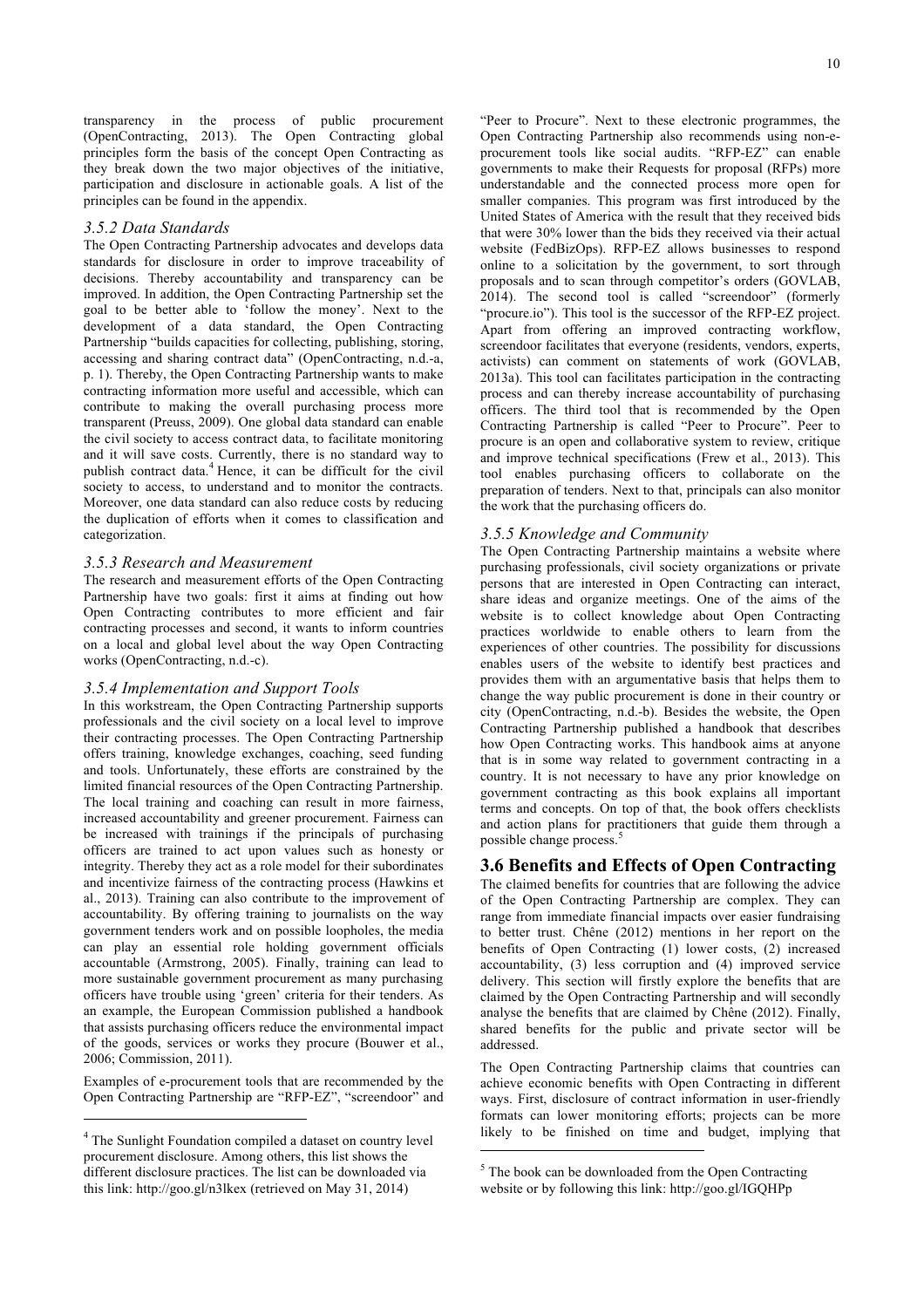government bodies can be able to calculate their budgets more accurately and to plan future investments (OpenGovGuide, n.d. c). The data standard that is developed by the Open Contracting Partnership can have an impact on transparency and competition but can also reduce costs that are associated with the publication of contract data. The advertisement of projects with the help of e-procurement tools can result in increased competition but also in donations from non-governmental organisations or individuals. Another positive aspect of compliance with the Open Contracting guidelines can be increased ease to raise funds from the World Bank or similar institutions as funds could be used more efficiently and the procured goods could offer a higher value-for-money. Internally, transparency and thereby accountability can lead to increased confidence in the government and its institutions.

Chêne (2012) also mentions economic gains as a benefit of contract disclosure. First, non-transparent bidding processes can deter potential suppliers from bidding on government contracts. This might have the effect that only expensive suppliers are taking part in the tender (Evenett, 2003). Secondly, full disclosure can help governments to achieve greater value for money. As potential suppliers are able to access information on earlier tenders, they can be given the possibility to better 'tailor' their bids. The consequence might be that the government reduces its spending to the goods and services it really needs. Also, the evaluation of the tenders will be easier as suppliers will only bid on the goods, services or works that are demanded. On the opposite, implementing transparency can also be costly. The use of e-procurement tools can also reduce purchasing costs by increasing efficiency (Croom, 2000) and by reducing search costs and thereby increasing supply availability (Croom & Brandon-Jones, 2007). Finally, e-procurement can create economies of scale "if information is shared in open formats by multiple public bodies" (Dighe, 2011, p. 4). These economies of scale can be achieved with Open Contracting by using the Data Standard that is being developed by the Open Contracting Partnership.

Increased accountability is the second benefit that Chêne (2012) mentions in her report. Accountability as a consequence of transparent public purchasing processes is also supported by scientific literature (e.g. Trepte, 2005). Accountability can be achieved as transparency enables third parties to monitor the purchasing process. Therefore, it can be expected that resources are used in a more efficient way because waste and mismanagement can be reduced as they can be detected more easily (Kenny, 2010).

Proactively disclosing contract information may also have an effect on corruption. The argument is that transparency can have a positive effect on participation, leading in turn to greater accountability which can result in reduced corruption (Chêne, 2012). Likewise, the Open Contracting Partnership offers help to reduce both functional and organizational complexity, as they are found to have a positive effect on corruption in public procurement (Arnold et al., 2012).

The final benefit that is mentioned in the report by Chêne (2012) is improved service delivery. The Open Contracting Partnership also reports this benefit; expected outcomes of Open Contracting are better value for money and the purchase of high quality goods, works and services (Locke & Henley, 2013). However, scientific literature on the relationship between transparent *contracting* and the quantity and quality of public services is limited. Research focuses more on the effect of transparency in general on public service quality and quantity. Deininger and Mpuga (2005) conclude from their study of a large data set on Ugandan public services that

mechanisms that facilitate accountability (e.g. reporting channels) can improve the quality of public services.

There are also incentives for the private sector to engage in Open Contracting. Marchessault (2013a) underlines in her paper that individual companies can practise Open Contracting in several ways: First, they promote transparency and responsible contracting, second, companies are collaborating with civil society organisations to encourage them to monitor governmental contracts, third, companies can support the disclosure of contracts and related documents by joining forces with civil society and the government. One associated benefit can be trust, which is essential for the success of long-term projects (Pellegrini, 2011). Another benefit is related to citizen feedback. Companies try to encourage citizens to formulate their feedback and therefore being able to tailor their goods and services according to their customers' needs. Finally, Open Contracting can create a "level playing field" among suppliers, which can lead to increased participation by small and medium sized enterprises in public contracting (Kaspar & Puddephatt, 2012). Companies that are able to retrieve information about prior contracts of a government can also be better able to tailor their bids according to the needs of the contracting entity (Marchessault, 2013a).

# **3.7 Examples of Open Contracting**

The concept Open Contracting suggests actions to be taken that are based on the aforementioned principles. Those actions can be sorted by their associated effort. The first level of effort is called "initial" and includes the development of a legal framework for public procurement that incorporates the principles of Open Contracting and the recognition of the right of the public to access relevant data on public contracts. The second stage or illustrative commitment is called "intermediate". This stage focuses on proactively disclosing core data and sharing this data in a way that is understandable for the public. The third stage named "advanced" is about participation mechanisms in public contracting. The final stage, 'innovative", deals with governments being creative in order to raise funds for the support of participation in public contracting (OpenGovGuide, n.d.-j).



**Figure 1: Stages of commitment**

The development of a legal framework is classified as initial commitment. According to Open Government Guide, a clear, transparent and fair legal framework for public contracting can lead to time and money savings. These savings can be achieved by creating a public contracting framework with enforceable, clear and comprehensible regulations, guidelines and procedures. Tenders should be published in a standardized way, having clear and public selection and award criteria. Awards are to be disclosed for the public to hold the government accountable. If questions arise, the government should set up mechanisms for problem solving. Consequently, this commitment can require a new legislation (OpenGovGuide,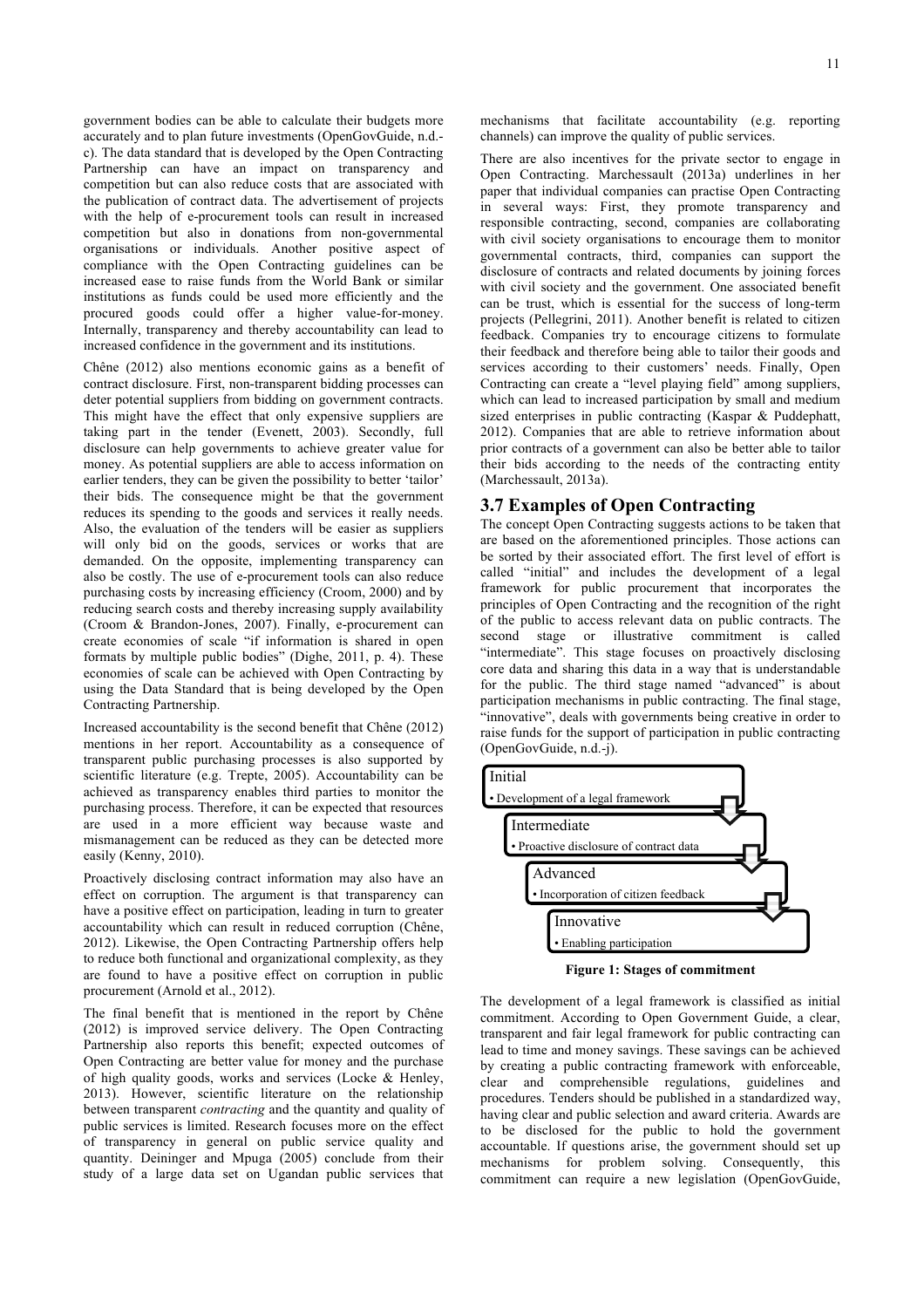n.d.-b). For instance, Peru imposed a law that makes it obligatory to advertise a public land sale for at least 90 days in order to attract a greater number of bidders and thereby achieving better terms (OpenGovGuide, n.d.-g). The second initial commitment refers to the disclosure of data related to public contracts. This data should be as complete and understandable as possible; exceptions to the rule have to be defined clearly. The government should implement a rule on national or sub-national level that makes contracts and all related documents accessible to the public. As an example, poor governance of public procurement projects led to a change in Ethiopia's legislation: Prior to the new law, government bodies were prohibited to disclose information related to public contracts, consequently huge differences in budget and actual cost and time planning have been noticed. The new law, together with a new e-procurement system, allowed the government bodies to easily disclose information related to public contracts (OpenGovGuide, n.d.-c).

Intermediate commitments include the routine publication of contract data. The main benefits are that all members of the society have equal access to contract data and that money is saved as it might be cheaper to publish every contract rather than evaluating every request for file access individually. Open Contracting suggests organizing the information in a systemized and organized manner in order to be processed and analysed by computers and reused by all member of the society. Eprocurement can be a method to have all these data structured and easily published. Moreover, Open Contracting suggests structuring the published data in four core classes: (1) contracts, (2) related documents, (3) key pieces of information concerning contract formation and (4) information related to performance of the contract and publishing those in an online portal. Such a portal can include an alert system, keeping the society up to date by sending them e-mails or text messages (OpenGovGuide, n.d.-h). Colombia introduced a system with which users can access contracts closed in the past two years. The system discloses information related to contracts, especially the costs involved (OpenGovGuide, n.d.-e). Another intermediate commitment refers to the effort of making information on contracts understandable for civil society. This can be done by (1) sticking to an understandable language and (2) by teaching the members of the society that are interested in monitoring public contracts on the way these contracts are written. Publishing public contract data makes only sense if the public is able to understand and process the data on public contracts (OpenGovGuide, n.d.-i).

An advanced commitment is concerned with opening the public contracting process in a way that it invites the civil society to monitor and review public procurement processes. This commitment is grounded on the belief, that citizen feedback can improve contracting processes and outcomes. To achieve this, a government should establish legislation where it is required to have monitors from civil society that accompany the public procurement process. Moreover, the government should protect whistle-blowers that reveal fraudulent transactions (OpenGovGuide, n.d.-a). For instance, in 2004, Mexico passed a law to require involving so-called "social witnesses" in tenders over a certain threshold value. At the end of the tender, the social witness issues a short report about its observations that is published together with the contract data (OpenGovGuide, n.d.-f).

The final stage of commitments is concerned with raising funds to support participation in public contracting. Open Contracting suggests setting aside funds from public contracts in order to distribute them to civil society organizations (CSO) that are monitoring those contracts. Another way to finance CSOs can

be opting into the Global Partnership for Social Accountability. This organization is a donor-funded grant system that supports organizations monitoring public contracts (OpenGovGuide, n.d.-d).

#### *Summary of the Chapter*

This chapter provided an insight into the Open Contracting Partnership and Open Contracting. The Open Contracting Partnership is a transparency initiative that promotes disclosure and participation in government contracting. This approach is called Open Contracting. Any country or institution can practise Open Contracting; it is not necessary to become a member. The Open Contracting Partnership advances and promotes Open Contracting by offering support and training, developing a data standard for the publication of contracting data and by research and measurement. The benefits that a country or any other public institution can achieve range from lower costs over increased accountability and less corruption to improved service delivery.

# **4. OPEN CONTRACTING – A SUPPORTER OF GOOD PUBLIC PROCUREMENT?**

This section will analyse the Open Contracting Partnership according to its objectives, operating mode and benefits and effects in order to find out whether the Open Contracting Partnership supports the characteristics of good public procurement. This section will conclude with factors that are not considered by the Open Contracting Partnership and its **limitations** 

# **4.1 Objectives of the Open Contracting Partnership**

The two basic objectives of the Open Contracting Partnership are disclosure and participation, which can be translated, with regard to the framework for good public procurement, as transparency and accountability. The objective to proactively disclose information that is related to government contracting supports the characteristic of transparent public procurement. Next to that, the Open Contracting Partnership wants to improve the availability and accessibility of this information. Participation is understood as a way to monitor officials, to give feedback and to shape government tenders according to the needs of the citizens. Arising thereby, government officials can be held accountable. Additionally, the concept Open Contracting has the objective to achieve high value for money. which can also be found in the characteristics of good public procurement (deliver value for money). The objective of Open Contracting to fairly treat suppliers and to prevent discrimination of suppliers can be understood as an attempt to have a non-corrupt and non-discriminatory public procurement process, which is summarized in the framework of good public procurement as fair public procurement. However, neither competition nor characteristics that create additional value for society are explicitly incorporated in the Open Contracting Partnership's objectives, which is contrary to the theoretical framework that was developed at the beginning of this thesis. Nevertheless, the characteristics that create additional value for society may still be achieved as a by-product of adhering to the aforementioned objectives.

# **4.2 Operating Mode of the Open Contracting Partnership**

The Open Contracting Partnership works in five different workstreams, namely the Open Contracting Global Principles, data standards, research and measurement, implementation and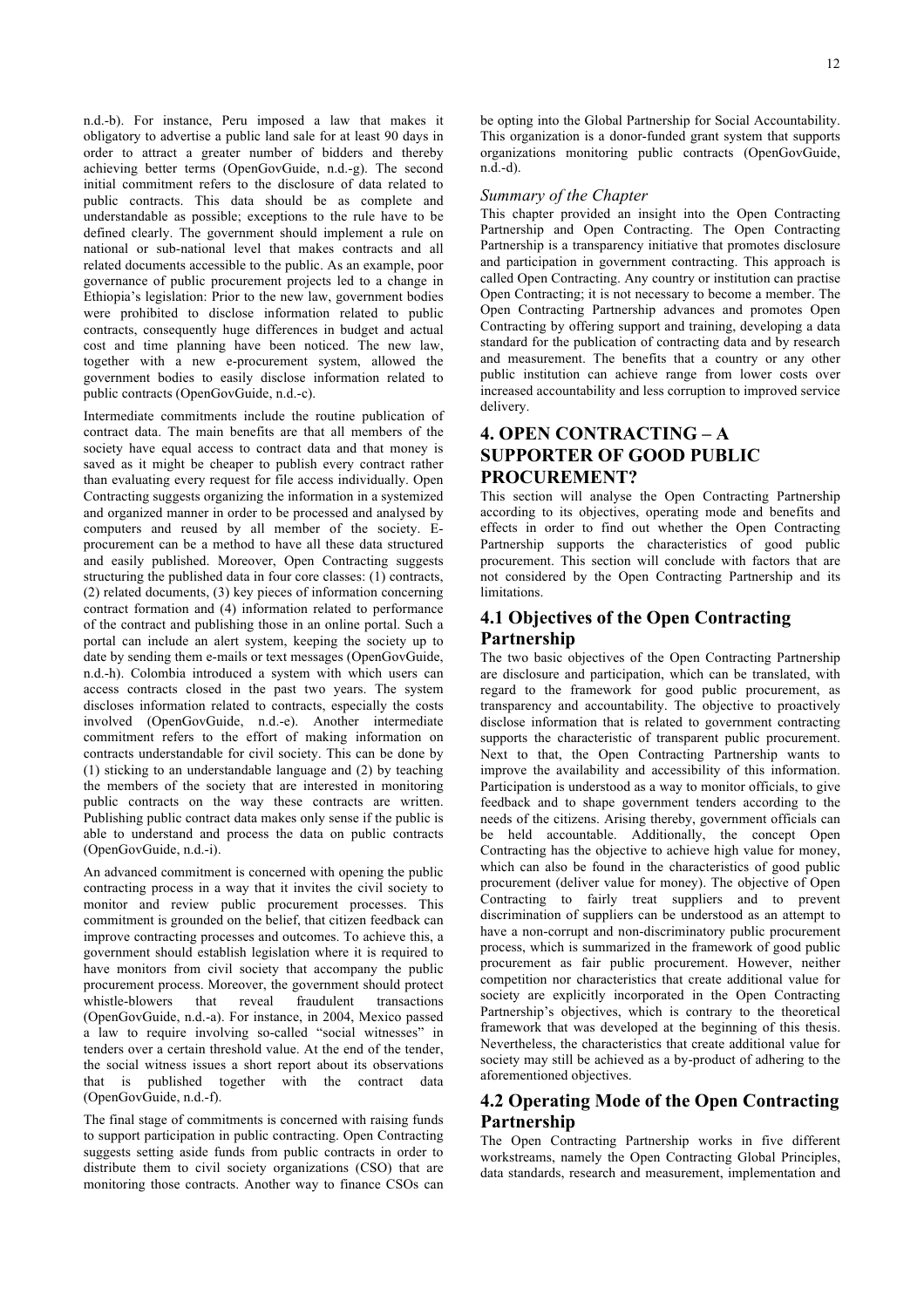support tools and knowledge and community in order to promote participation and disclosure during all stages of governmental contracting processes. These workstreams are analysed separately in order to find out whether they support the characteristics of good public procurement.

### *4.2.1 Open Contracting Global Principles*

The Open Contracting Global Principles form the basis of the Open Contracting Partnership as they break down the two major objectives of Open Contracting, disclosure and participation, into sub goals that are specific and achievable. These principles support the characteristics of the Open Contracting Partnership by specifying the ways to achieve disclosure and participation. Adherence to the Global Principles can support transparency (right to access information; timely, current and routine publication of contracting information; data management standards), accountability (right for participants to participate; governments have to ensure oversight; citizen consultation), competition (complete information), fairness (public procurement is to be conducted in an equitable manner) and delivery of value for money (monitoring until the completion of the contract). This implies that the Open Contracting Global Principles show support for all satisficing criteria of good public procurement. However, the principles do not support any characteristic that creates additional value for society.

#### *4.2.2 Data Standards*

The data standards are developed to assist purchasing officers to collect, publish, store, access and share contract data. These mechanisms distinctly support transparency, accountability and fairness. The automatic collection, publication and storage of data that is related to government contracts can help to hold a government accountable as citizens are enabled to monitor contracts, officials and the execution of contracts. Further, the characteristic of non-discrimination and non-corruption is also supported, as data can be stored and made public enabling discriminated suppliers to collect evidence for raising a complaint.

#### *4.2.3 Research and Measurement*

Research and measurement build the foundation for Open Contracting as it is essential to have evidence for the success of Open Contracting in order to promote it. These efforts indirectly support the characteristics of good public procurement as they reinforce the basis of the Open Contracting Partnership.

#### *4.2.4 Implementation and Support Tools*

The e-procurement tools that the Open Contracting Partnership suggests support the characteristics of good public procurement to achieve value for money, transparency, accountability and competition. Value for money is achieved as efficiency of the purchasing process can be improved; transparency can be achieved with the single data standard that makes it easier to understand contracting data for suppliers and individuals that are interested in monitoring public contracting. Purchasing officers can be held accountable as e-procurement tools can record all decisions that are made, and finally, competition is increased as the tendering tools can allow anyone to view and bid on government tenders. The support that the Open Contracting Partnership offers could also lead to an increased use of green criteria, however, the practical use is not reported.

#### *4.2.5 Knowledge and Community*

Similar to the research and measurement workstream, this effort does not have any direct effect on the way public procurement is performed. Nevertheless, purchasing practitioners, civil society activists and citizens that are interested in public contracting in their country can get information about Open Contracting, ways to implement it, experiences of other countries or institutions and success stories of Open Contracting.

### **4.3 Benefits and Effects of Open Contracting**

The effects of Open Contracting support the satisficing characteristics of good public procurement. Public procurement can become more transparent as information about contracts can be disclosed and individuals can be invited to participate. As a consequence, accountability can also be improved due to more and better possibilities to monitor the public procurement process. Increased accountability is also reported by Chêne (2012). Furthermore, advertising tenders and an open data standard can stimulate competition by increasing the number of possible suppliers. Chêne (2012) also reports improved service delivery, which supports the value for money characteristic of good public procurement. Also lower purchasing costs support the value for money characteristic as the purchasing processes can be organised more efficiently. Finally, the characteristic of fair public procurement (at least in the non-corrupt sense) is also supported by the effects of open contracting: Transparency and participation can both lead to a lower risk of corruption (Chêne, 2012). However, no effect that is reported supports any characteristic that creates value for the society.

# **4.4 Limitations of Open Contracting and the Open Contracting Partnership**

The Open Contracting Partnership is basically offering a platform that spreads knowledge about public procurement practices and creates awareness for the concept Open Contracting. In addition, all efforts are only focused on procurement; this means that problems like corruption or mismanagement that may also arise in other government sectors are only addressed in the context of public procurement. The logic behind this is that government contracting can account for a high share of a country's GDP and can also be vulnerable to mismanagement, corruption and inefficiencies. The Open Contracting Partnership's engagement is focussed on the development of the above-stated global principles, the provision of a website that enables practitioners to exchange knowledge and experiences, by offering training, support and contacts and by developing open data standards for disclosure of information that is related to public procurement. This implies that the Open Contracting Partnership does not offer a global platform for the publication of tenders (like EU's tenders electronic daily), neither is it a provider of other e-procurement tools; it only refers to tools that are useful for obeying the OC's principles. Next to that, the OC's principles are not a standard; it is more a government's commitment to values like transparency, value for money and accountability. Moreover, the Open Contracting Partnership does not have a standardized form of presentation for the data that is to be disclosed but is currently developing a unique data standard for publishing contracting data.

#### *Summary of the Chapter*

The analysis has shown that the objectives, operating mode and effects of Open Contracting basically support all satisficing characteristics of good public procurement. This implies that Open Contracting per se does not cover green procurement, public procurement as a stimulator of innovation and the achievement of social outcomes, i.e. it is not provided that public procurement supports or delivers broader government policy. According to Telgen et al. (2007), countries that practise Open Contracting would be in the fifth development stage in public procurement, which means that it delivers value for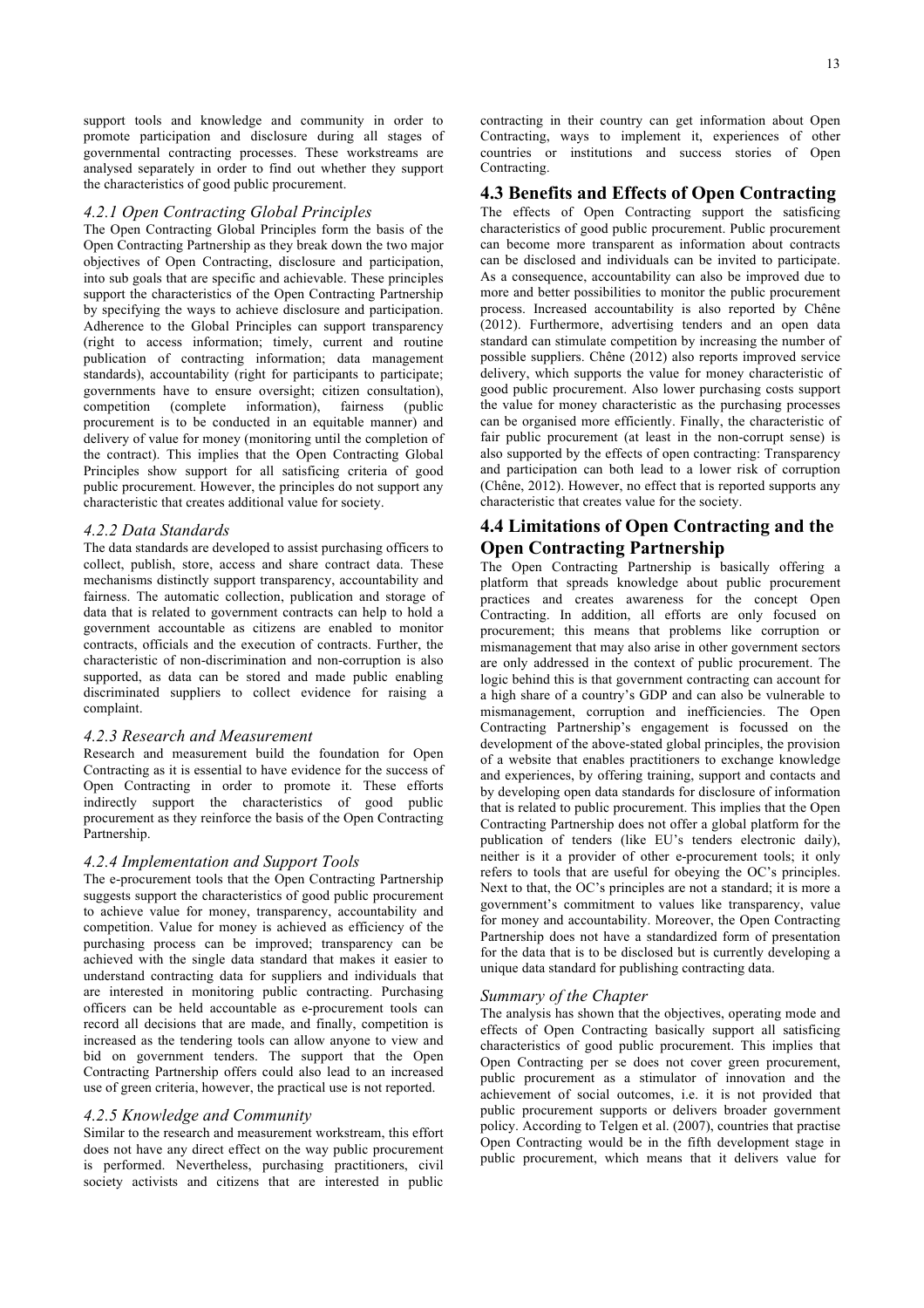money but does not support or deliver any broader government policy.

# **5. DISCUSSION, CONCLUSION AND RECOMMENDATIONS 5.1 Discussion**

The goal of this paper was to evaluate the concept Open Contracting and the efforts that the Open Contracting Partnership takes to convince public procurement officers and policy makers to implement the Open Contracting principles. A literature review and an analysis of web sources were performed in order to develop a framework for good public procurement. First, this framework was used in order to assess the objectives, the operating mode and the effects of the Open Contracting Partnership and second, to find areas of improvement.

The theoretical framework for public procurement that was developed at the beginning of this paper can also be applied for the assessment of other transparency initiatives in the area of public procurement. Furthermore, it can be used for assessing a country's or institution's public procurement performance as it includes characteristics of good public procurement and also methods to organise a purchasing function accordingly.

The Open Contracting Partnership was found to be a transparency initiative that focuses only on the achievement of the satisficing characteristics for public procurement by promoting transparency and participation with its objectives, effects, characteristics and effects. It was not found that the Open Contracting Partnership directly considers any of the characteristics that achieve additional value for society. This finding suggests that (1) countries are not yet in a development stage that allows them to use public procurement to achieve political goals like the promotion of sustainability or (2) the Open Contracting Partnership deliberately decided to improve the way public procurement is done only to the point where contract data are disclosed and the communities are invited to join and monitor public contracting. A reason for not incorporating characteristics that add value to the society could be that the achievement of characteristics that add value to the society can require purchasing officers making use of functional requirements which can be associated with an increased evaluation effort.

It has to be remarked, that most of the efforts that are associated with Open Contracting can require investments in terms of infrastructure, legislation and people. For instance, making public procurement processes more transparent can entail greater costs, as data has to be transformed into understandable and readable information. Furthermore, people may have to be trained in order to fully understand and incorporate the new way of purchasing.

Open Contracting is not, and cannot be the one and only solution for good public procurement. However, it is a good starting point for improving a country's procurement as it also offers guidance for basic public procurement problems. The *Open Contracting guide for practitioners by practitioners* is only one example of the resources that the Open Contracting Partnership offers to create awareness of public procurement and to promote Open Contracting. The guide does not require any prior knowledge of public procurement and is therefore a good example of the guidance that is offered by the Open Contracting Partnership. Hence, Open Contracting is a flexible approach that is applicable for many countries, regardless of the public procurement development stage. It can also raise the citizens' interest in public procurement by offering them basic knowledge on public procurement.

# **5.2 Conclusion**

Accountability, competition, transparency, high value for money and fairness were found to be minimum requirements for good public procurement, therefore they were defined as satisficing public procurement characteristics. Of course, there are more characteristics for public procurement, but these were the ones that were subject of this study. These characteristics are also imposed by law in many countries (e.g. European Union member states, United States of America). Furthermore, it was found that public procurement can also achieve additional value for society, for instance by sourcing sustainable products, services and works, by stimulating innovation or by achieving social outcomes.

Open Contracting can obviously be a good initiative for countries to improve their public procurement practices, however, countries should also care about how public procurement can add additional value by incorporating green criteria, social, and explicitly stimulating innovation. This implies, that Open Contracting is not the one and only strategy for public procurement, but it covers a great part of good public procurement. This fact is of distinct importance for public procurement professionals, policymakers and activists in public procurement as it classifies the Open Contracting Partnership in the range of public procurement transparency initiatives $6$  and gives an impression of possible achievements.

#### **5.3 Recommendations**

### *5.3.1 Policy Recommendations*

The Open Contracting Partnership is a great initiative in the era of information technology and increased interest in public affairs. It is not only a suitable initiative for countries that have problems with corruption and thereby receive low value for money, but also for countries with highly developed public procurement mechanisms as it can further foster participation and monitoring as, for instance, EU legislation only requires to publish tenders that are above a certain threshold*.* Therefore, policy-makers should invest in the disclosure of information and the participation of citizens in tendering processes and build on the resources that are provided by the Open Contracting Partnership. The principles can also improve compliance with existing legislation and regulations.

#### *5.3.2 Recommendations for Further Research*

It is recommended to validate the effects of Open Contracting by using more data. Evidence can be generated from country examples, interviews with purchasing officers or with Civil Society Organizations that engage in the improvement of purchasing processes.

# *5.3.3 Recommendations for the Open Contracting Partnership*

The Open Contracting Partnership is advised to extend its global principles in a way to consider characteristics that achieve additional value for the society. Further, the Open Contracting Partnership could offer guidance to achieve value for society with public procurement in compliance with a country's legislation and with the Open Contracting global principles. Additionally, the Open Contracting Partnership should further diffuse its global principles by promoting Open Contracting and by collecting more data of successful implementations of Open Contracting.

 $\overline{a}$ 

 $6$  Locke and Henley (2013) provide an overview of transparency initiatives that are active in the sector of public procurement.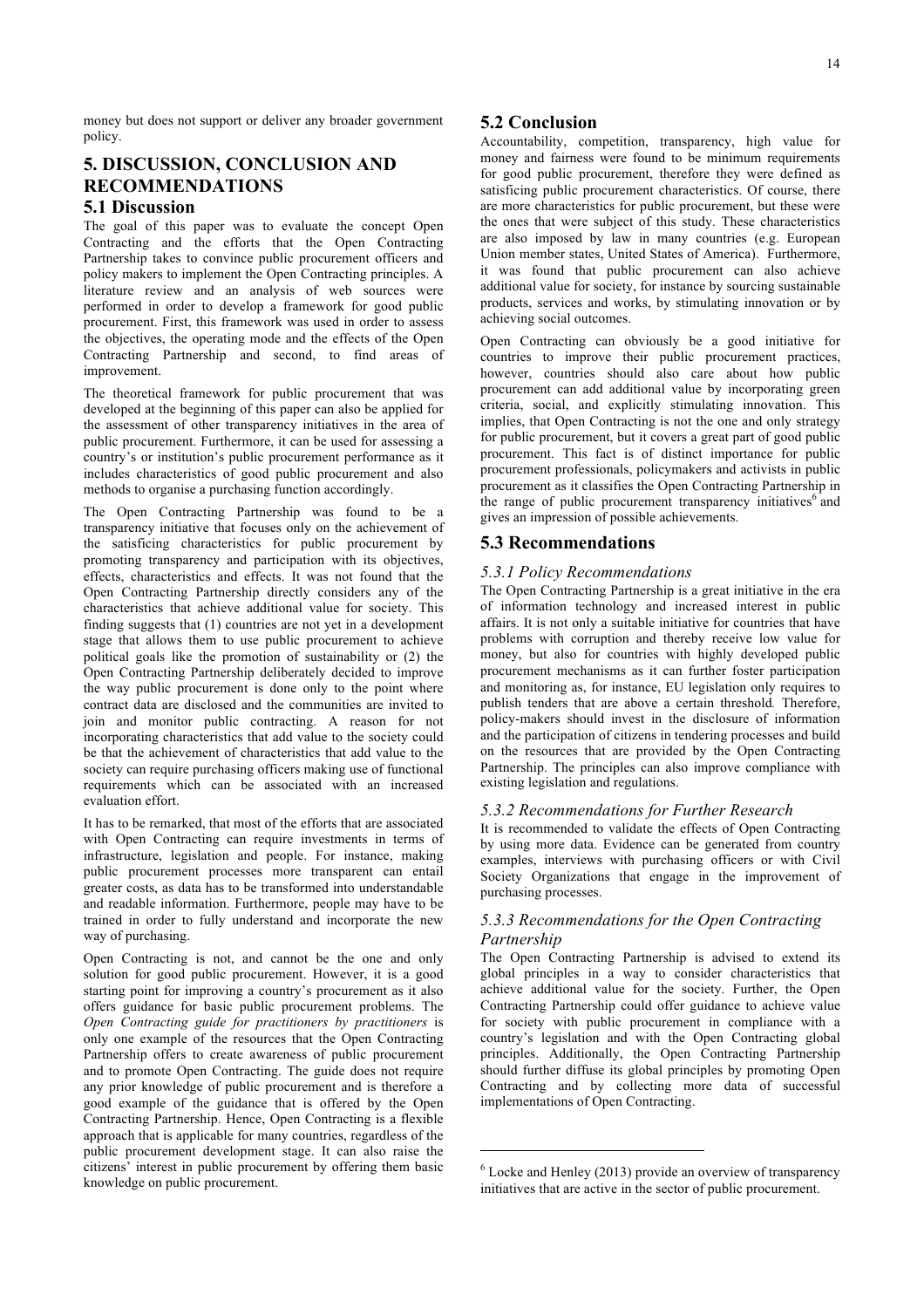# **5.4 Limitations**

The study is subject to several limitations. First, to synthesize the framework for good public procurement, only a limited literature review could have been performed. It is possible that other characteristics or ways to achieve the named characteristics exist. Moreover, mostly Internet sources were used in order to analyse the Open Contracting Partnership and its work. Finally, most of the benefits are not validated, implying that a country or institution might not achieve all benefits that are described in the paper when adhering to the global principles of the Open Contracting Partnership.

# **6. ACKNOWLEDGEMENTS**

First of all, I want to thank prof.dr. Jan Telgen and Dr. Ir. Fredo Schotanus for continuous support, valuable suggestions and comments at the various stages of this thesis. I also thank my family and friends, especially Hannah, for mental support.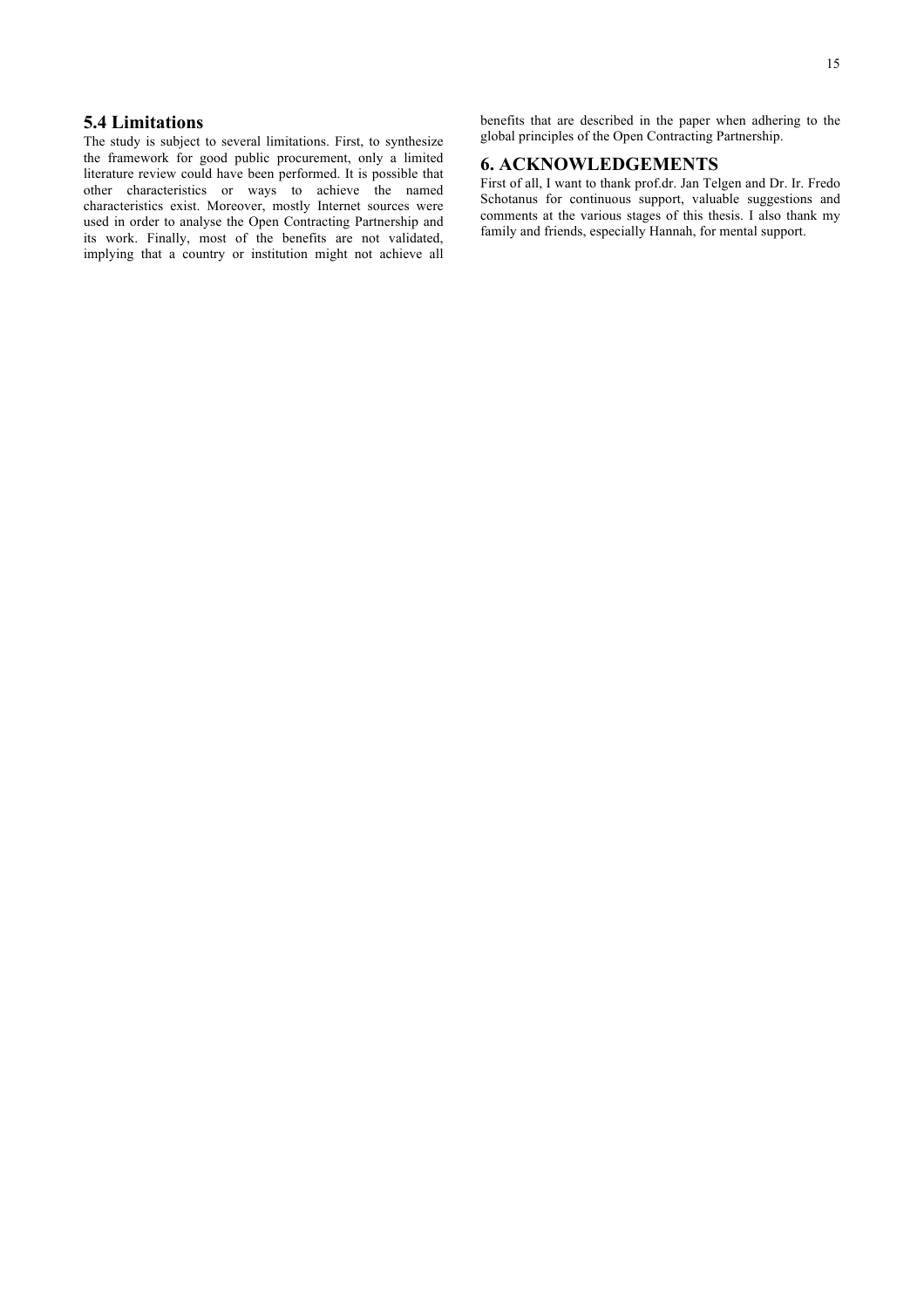# **7.1 Literature Review Methodology**

|                | Step                                                                      | Original                                                                                                                                                                        | Adjusted                                                                                                                        |
|----------------|---------------------------------------------------------------------------|---------------------------------------------------------------------------------------------------------------------------------------------------------------------------------|---------------------------------------------------------------------------------------------------------------------------------|
| 1              | Clearly<br>defined and<br>justified<br>choice<br>of<br>search<br>engines. | Determine top-25<br>relevant journals<br>based on rankings<br>and ensure 100 %<br>coverage.<br>Hand<br>search journals not<br>covered<br>by<br>the<br>engine<br>search<br>used. | Top-25 journals<br>should<br>be<br>covered<br>satisfactorily.<br>Journals<br>not<br>covered will not<br>hand<br>be<br>searched. |
| $\overline{2}$ | Clearly<br>defined<br>choice<br>of<br>key words.                          | Search on a topic<br>using all terms<br>used for that topic<br>different<br>and all<br>ways of spelling<br>them.                                                                | Same approach.                                                                                                                  |
| 3              | Clearly<br>defined<br>selection<br>criteria.                              | Review<br>paper-<br>abstracts<br>to<br>include or exclude<br>papers based<br>on<br>inclusion<br>and<br>exclusion criteria.                                                      | Strictly<br>formulated<br>criteria to avoid<br>including<br>too<br>many papers.                                                 |
| 4              | Clearly<br>defined<br>prioritizatio<br>n criteria.                        | Prioritize<br>papers<br>based on criteria.<br>For<br>instance.<br>based on journal<br>rankings<br>or<br>number<br>of<br>citations.                                              | Number<br>of<br>citations will be<br>used as criterion.                                                                         |
| 5              | Critical<br>evaluation<br>and<br>synthesis of<br>papers.                  | Clearly describe<br>which<br>studies<br>make the<br>same<br>claims and which<br>contradict.<br>Evaluate<br>the<br>strength of<br>the<br>arguments used.                         | Same approach.                                                                                                                  |

**Table 3: Literature review methodology**

# **7.2 Open Contracting Global Principles<sup>7</sup>**

- 1. Governments shall recognize the right of the public to **access information** related to formation, award, execution, performance and completion of public contracts
- 2. Public contracting shall be conducted in a transparent and equitable manner, in accordance with publicly disclosed rules that explain the functioning of the process, including policies regarding disclosure.
- 3. Governments shall require the **timely, current, and routine publication of enough information** about the formation, award, execution, performance, and completion of public contracts to enable the public, including media and civil society, to understand and monitor as a safeguard against inefficient, ineffective, or corrupt use of public resources.
	- a. Contracts, including licenses, concessions, grants or any other document exchanging public goods, assets, or resources (including all annexes, schedules and documents

 $\overline{a}$ 

incorporated by reference) and any amendments thereto;

- b. Related pre-studies, bid documents, performance evaluations, guarantees, and auditing reports.
- c. Information concerning contract formation, including:
	- i. The planning process of the procurement;
	- ii. The method of procurement or award and the justification thereof;
	- iii. The scope and specifications for each contract;
	- iv. The criteria for evaluation and selection;
	- v. The bidders or participants in the process, their validation documents and any procedural exemptions for which they qualify;
	- vi. Any conflicts of interest uncovered or debarments issued;
	- vii. The results of the evaluation, including the justification for the award;
	- viii. The identity of the contract recipient and any statements of beneficial ownership provided;

d. Information related to performance and completion of public contracts, including<br>information regarding subcontracting regarding subcontracting arrangements, such as:

- i. General schedules, including major milestones in execution, and any changes thereto;
- ii. Status of implementation against milestones;
- iii. Dates and amounts of stage payments made or received (against total amount) and the source of those payments;
- iv. Service delivery and pricing;
- v. Arrangements for ending contracts;
- vi. Final settlements and responsibilities;
- vii. Risk assessments, including environmental and social assessments;
- viii. Assessments of assets and liabilities of government related to the contract;
- ix. Provisions in place to ensure appropriate management of ongoing risks and liabilities; and
- x. Appropriate financial information regarding revenues and expenditures, such as time and cost overruns, if any.
- 4. Governments shall **develop systems** to collect, manage, simplify and publish contracting data regarding the formation, award, execution, performance and completion of public contracts in an open and structured format, in accordance with the Open Contracting Data Standards as they are

 $<sup>7</sup>$  The principles can be downloaded from:</sup>

http://www.open-contracting.org/global\_principles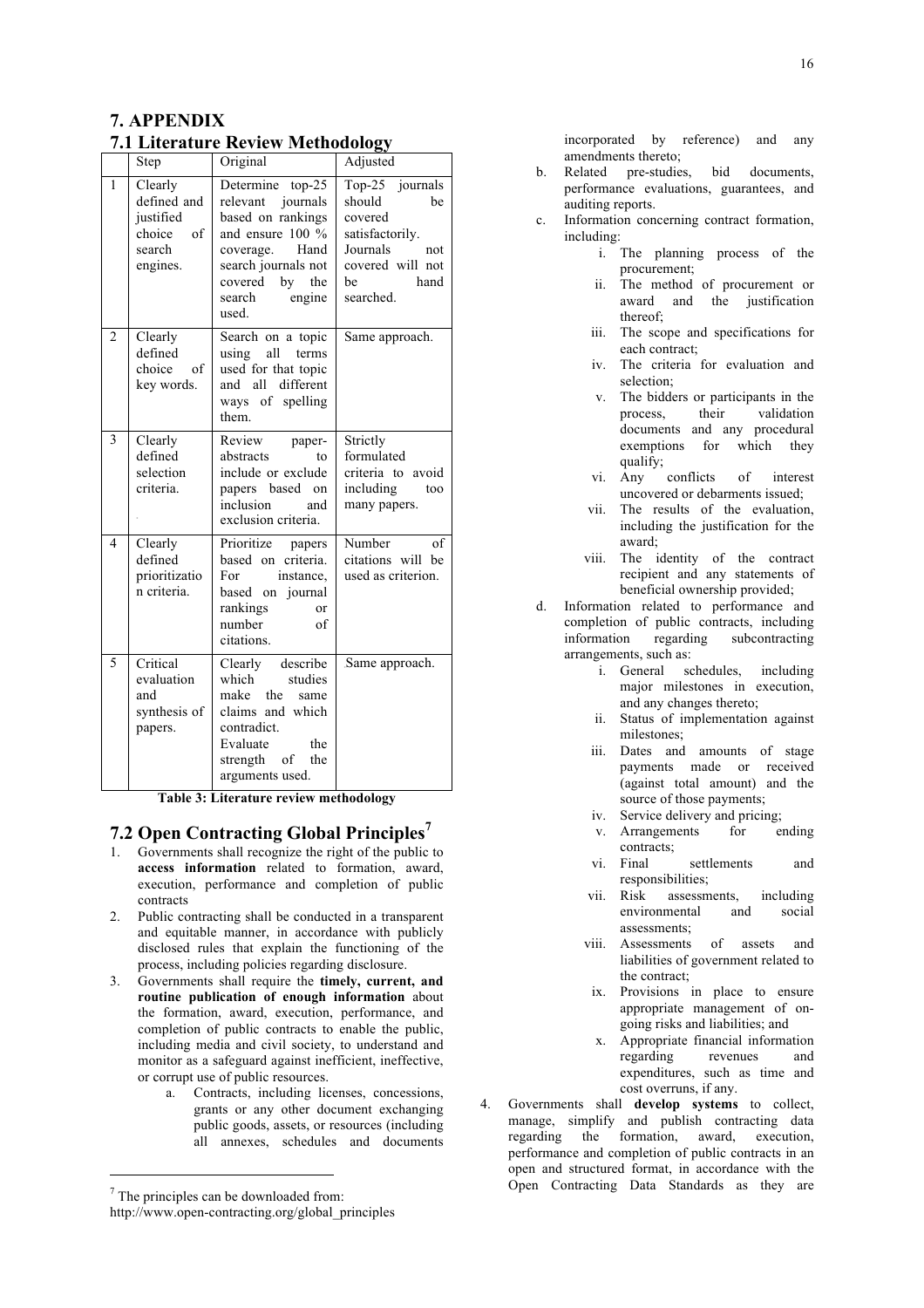developed, in a **user -friendly and searchable manner** .

- 5. Contracting information made available to the public shall be as **complete as possible**, with any exceptions or limitations narrowly defined by law, ensuring that citizens have effective access to recourse in instances where access to this information is in dispute.
- 6. Contracting parties, including international financial institutions, shall **support disclosure in future contracting** by precluding confidentiality clauses, drafting confidentiality narrowly to cover only permissible limited exemptions, or including provisions within the contractual terms and conditions to allow for the contract and related information to be published.

The remaining five are more related to enabling participation, monitoring and oversight:

- 7. Governments shall **recognize the right of the public to participate** in the oversight of the formation, award, execution, performance, and completion of public contracts.
- 8. Governments shall foster an **enabling environment**, which may include legislation, that recognizes, promotes, protects, and creates opportunities for **public consultation** and **monitoring of public contracting**, from the planning stage to the completion of contractual obligations.
- 9. Governments shall work together with the **private sector, donors, and civil society** to build the capacities of all relevant stakeholders to **understand, monitor and improve public contracting** and to create **sustainable funding mechanisms** to support participatory public contracting.
- 10. Governments have a duty to **ensure** oversight authorities, including parliaments, audit institutions, and implementing agencies, **to access and utilize disclosed information**, acknowledge and act upon citizen feedback, and **encourage dialogue and consultations** between contracting parties and civil society organizations in order to improve the quality of contracting outcomes.
- 11. With regard to individual contracts of significant impact, contracting parties should craft strategies for **citizen consultation and engagement in the management of the contract** .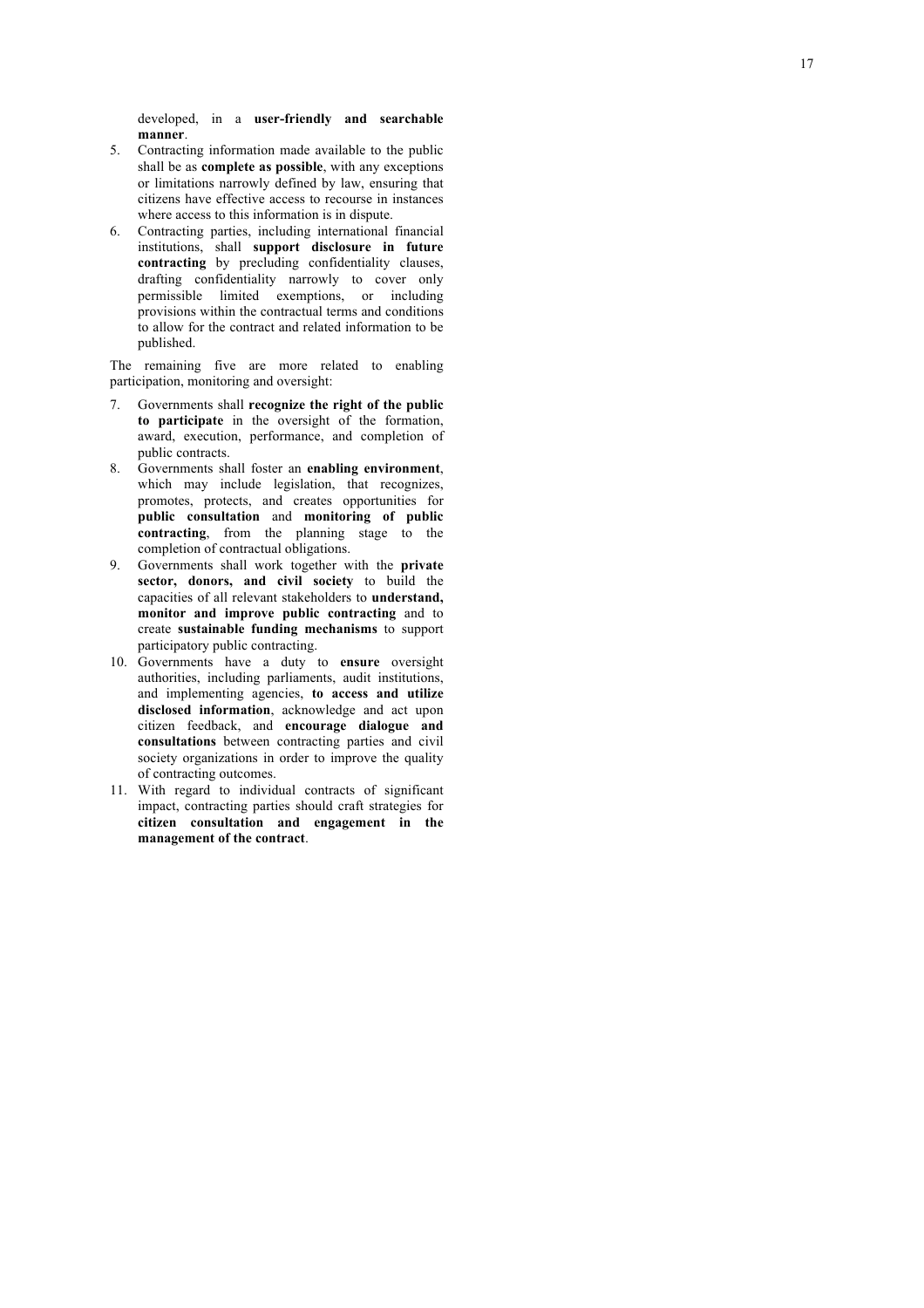#### **8. REFERENCES**

- Armstrong, E. (2005). Integrity, Transparency and Accountability in Public Administration: Recent Trends, Regional and International Developments and Emerging Issues *Economic & Social Affairs*: United Nations.
- Arnold, U., Neubauer, J., & Schoenherr, T. (2012). Explicating factors for companies' inclination towards corruption in Operations and supply chain management: An exploratory study in Germany. *International Journal of Production Economics, 138*(1), 136-147.
- Aschhoff, B., & Sofka, W. (2009). Innovation on demand—Can public procurement drive market success of innovations? *Research Policy, 38*(8), 1235-1247.
- Bergman, M. A., & Lundberg, S. (2013). Tender evaluation and supplier selection methods in public procurement. *Journal of Purchasing and Supply Management, 19*(2), 73-83.
- Beth, E. (2007). Integrity in public procurement: good practice from A to Z. *Organisation for Economic Co-operation and Development (OECD)*.
- Boas, M. (1998). Governance as Multilateral Development Bank Policy: The Cases of the African Development Bank and the Asian Development Bank. *European Journal of Development Research, 10*(2), 117.
- Bolton, P. (2008). *Protecting the environment through public procurement: The case of South Africa.* Paper presented at the Natural Resources Forum.
- Bouwer, M., Jonk, M., Berman, T., Bersani, R., Lusser, H., Nappa, V., . . . Viganò, C. (2006). Green public procurement in Europe 2006–Conclusions and recommendations. *Haarlem: Virage Milieu & Management*.
- Brännlund, R., Lundberg, S., & Marklund, P.-O. (2009). Assessment of Green Public Procurement as a Policy Tool: Cost-efficiency and Competition Considerations. *Umeå: Department of Economics, Umeå Economic Studies No 775. Umeå University*.
- Brown, R. (2004). Consideration of the origin of Herbert Simon's theory of "satisficing" (1933-1947). *Management Decision, 42*(10), 1240-1256.
- Cabras, I. (2010). Use of E-procurement in local authorities' purchasing and its effects on local economies: Evidence from Cumbria, UK. *European Planning Studies, 18*(7), 1133-1151.
- CCC. (n.d.-a). Colombia Invitada a Ser Parte Del Comité Directivo Del Open Contracting Partnership. Retrieved April 19, 2014, from http://www.colombiacompra.gov.co/es/noticias/c olombia-invitada-ser-parte-del-comite-directivodel-open-contracting-partnership
- CCC. (n.d.-b). Objetivos. Retrieved April 18, 2014, from http://www.colombiacompra.gov.co/es/objetivos
- Chêne, M. (2012). The benefits of open contracting. In T. International (Ed.), *U4 Expert Answer*.
- Commission, E. (2011). Buying green! A handbook on green public procurement: European Commission.
- CoST. (2013). What is CoST? Retrieved April 21, 2014, from http://www.constructiontransparency.org/the-

initiative?forumboardid=1&forumtopicid=1

- Cousins, P. (2008). *Strategic supply management principles, theories and practice*. Harolow [u.a.]: Prentice Hall Financial Times.
- Croom, S. (2000). The Impact of Web ‐ Based Procurement on the Management of Operating Resources Supply. *Journal of Supply Chain Management, 36*(1), 4-13.
- Croom, S., & Brandon-Jones, A. (2007). Impact of eprocurement: experiences from implementation in the UK public sector. *Journal of Purchasing and Supply Management, 13*(4), 294-303.
- Csáki, C., & Adam, F. (2010). DSS requirements to support the regulated decision making process of public procurement. *Journal of Decision Systems, 19*(4), 439-464.
- Dalpé, R. (1994). Effects of government procurement on industrial innovation. *Technology in Society, 16*(1), 65-83.
- Day, C. (2005). Buying green: The crucial role of public authorities. *Local Environment, 10*(2), 201-209.
- de Boer, L., & van der Wegen, L. L. M. (2003). Practice and promise of formal supplier selection: a study of four empirical cases. *Journal of Purchasing and Supply Management, 9*(3), 109-118.
- Deininger, K., & Mpuga, P. (2005). Does greater accountability improve the quality of public service delivery? Evidence from Uganda. *World development, 33*(1), 171-191.
- Dighe, T. (2011). The role of technology in transparency. In UNOPS (Ed.), *Supplement to the 2011 Annual Statistical Report on United Nations Procurement*.
- EC. (2014). Green Public Procurement. Retrieved May 31, 2014, from http://ec.europa.eu/environment/gpp/faq\_en.htm# general1
- Edler, J., & Georghiou, L. (2007). Public procurement and innovation—Resurrecting the demand side. *Research Policy, 36*(7), 949-963.
- Edquist, C., & Hommen, L. (2000). Public technology procurement and innovation theory *Public technology procurement and innovation* (pp. 5- 70): Springer.
- Edquist, C., & Zabala-Iturriagagoitia, J. M. (2012). Public Procurement for Innovation as mission-oriented innovation policy. *Research Policy, 41*(10), 1757-1769.
- Ehritt, T. (n.d.). Verwaltungsreform und Beschaffung. Retrieved April 18, 2014, from http://www.giz.de/fachexpertise/html/1939.html
- Erridge, A., & Greer, J. (2002). Partnerships and public procurement: Building social capital through supply relations. *Public Administration, 80*(3), 503-522.
- Erridge, A., & Nondi, R. (1994). Public procurement, competition and partnership. *European Journal of Purchasing & Supply Management, 1*(3), 169- 179.
- Estefan, F. (2014). Open to Fight Corruption in Contracting. Retrieved May 15, 2014, from http://www.opencontracting.org/open\_to\_fight\_corruption\_in\_con tracting
- Directive 2004/18/EC of the European Parliament and of the Council of 31 March 2004 on the coordination of procedures for the award of public works contracts, public supply contracts and public service contracts (2004).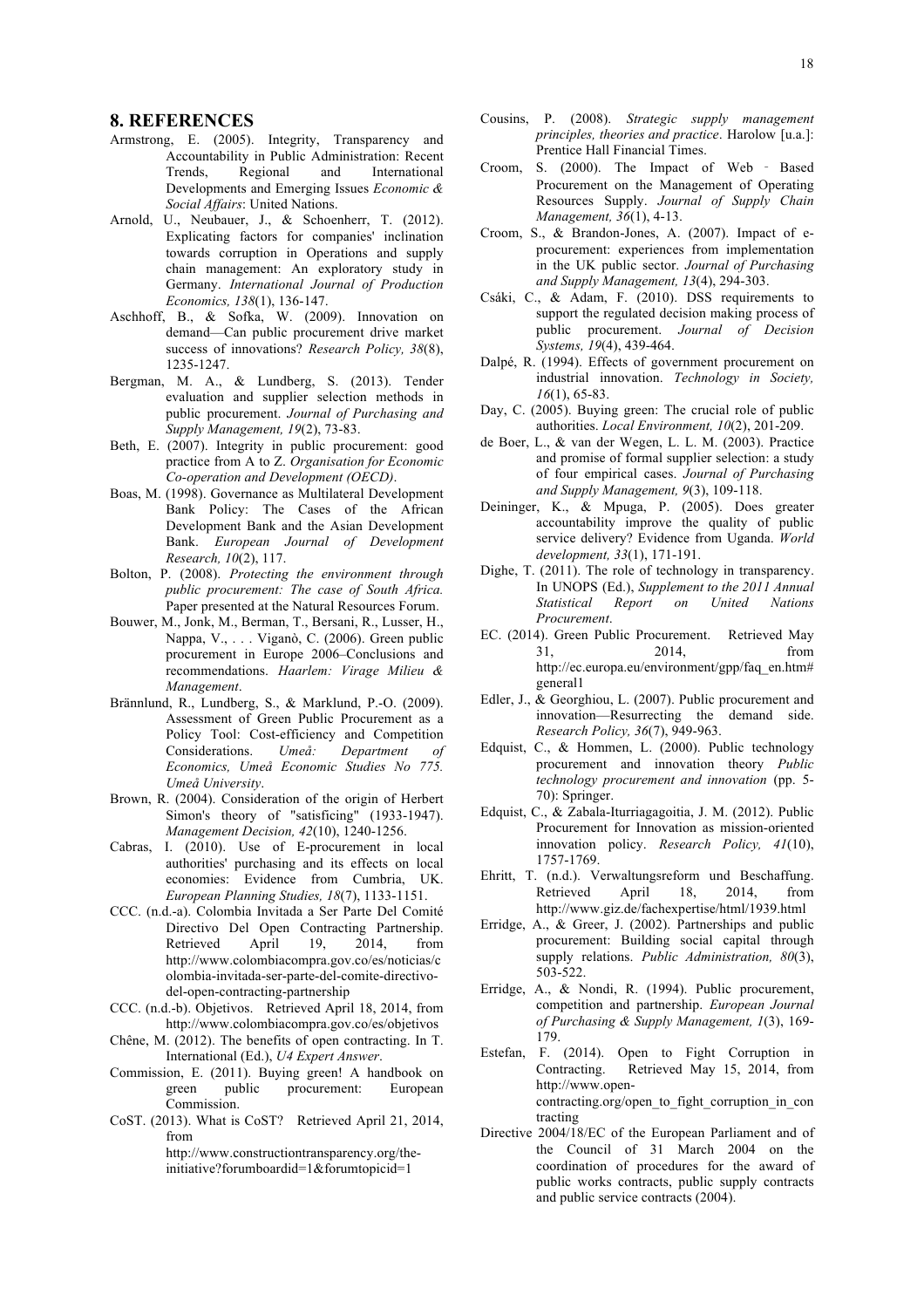- Evenett, S. J. (2003). Can Developing Countries Benefit from Negotiations on Transparency in Government Procurement in the Doha Round? *Background Paper prepared for Trade for Development. UN Millennium Project, New York*.
- Falagario, M., Sciancalepore, F., Costantino, N., & Pietroforte, R. (2012). Using a DEA-cross efficiency approach in public procurement tenders. *European Journal of Operational Research, 218*(2), 523-529.
- Frew, K., Giraldo, J. P., Gorn, R., Hansen, K., Saat, D., & Skayne, A. (2013). Peer To Procure: A Proposal to Improve the Quality of Procurements funded by The World Bank by Enabling Online Feedback on Draft Procurement Documents: The Robert F. Wagner Graduate School of Public Service at New York University.
- González, M. D. L. C., & Martinez, C. V. (2004). Fostering corporate social responsibility through public initiative: From the EU to the Spanish case. *Journal of Business Ethics, 55*(3), 275-293.
- GOVLAB. (2013a). Procure.io. Retrieved May 28, 2014, from http://thegovlab.org/wiki/Procure.io
- GOVLAB. (2013b). Stages of the Contracting Process. Retrieved May 15, 2014, from http://thegovlab.org/wiki/Open\_Contracting#Sta ges\_of\_the\_Contracting\_Process
- GOVLAB. (2014). RFP-EZ. Retrieved May 28, 2014, from http://thegovlab.org/wiki/RFP-EZ
- Approval to Support The Open Contracting Partnership Regime (2012).
- GPPB. (n.d.). About GPPB. Retrieved April 25, 2014, from

http://www.gppb.gov.ph/about\_us/gppb.html

- Gunasekaran, A., & Ngai, E. W. T. (2008). Adoption of eprocurement in Hong Kong: An empirical research. *International Journal of Production Economics, 113*(1), 159-175.
- Hawkins, T. G., Gravier, M. J., & Powley, E. H. (2011). Public Versus Private Sector Procurement Ethics and Strategy: What Each Sector can Learn from the Other. *Journal of Business Ethics, 103*(4), 567-586.
- Hawkins, T. G., Pohlen, T. L., & Prybutok, V. R. (2013). Buyer opportunism in business-to-business exchange. *Industrial Marketing Management, 42*(8), 1266-1278.
- Hoekman, B. (1998). Using international institutions to improve public procurement. *World Bank Research Observer, 13*(2), 249-269.
- IA. (n.d.). Our Work. Retrieved April 22, 2014, from http://www.integrityaction.org/our-work
- Jeppesen, R. (2010). Accountability in Public Procurement - transparency and the role of civil society. In U. N. P. C. D. Centre (Ed.): United Nations Procurement Capacity Development Centre.
- Kaspar, L., & Puddephatt, A. (2012). Benefits of transparency in public procurement for SMEs: Global Partners & Associates.
- Kenny, C. (2010). Publishing construction contracts and outcome details.
- Lember, V., Kattel, R., & Kalvet, T. (2014). Public Procurement and Innovation: Theory and Practice. In V. Lember, R. Kattel & T. Kalvet (Eds.), *Public Procurement, Innovation and Policy* (pp. 13-34): Springer Berlin Heidelberg.
- Lennerfors, T. T. (2007). The transformation of transparency - On the act on public procurement

and the right to appeal in the context of the war on corruption. *Journal of Business Ethics, 73*(4), 381-390.

- Loader, K. (2007). The Challenge of Competitive Procurement: Value for Money Versus Small Business Support. *Public Money & Management, 27*(5), 307-314.
- Loader, K. (2010). Is local authority procurement 'lean'? An exploration to determine if 'lean' can provide a useful explanation of practice. *Journal of Purchasing and Supply Management, 16*(1), 41- 50.
- Loader, K. (2011). Are public sector procurement models and practices hindering small and medium suppliers? *Public Money and Management, 31*(4), 287-294.
- Locke, A., & Henley, G. (2013). The Possible Shape of a Land Transparency Initiative.
- Lohmann, W. M. (2010). *Supplier selection regulations and practices in Ugandan public procurement.* (BSc.), University of Twente, Enschede, the Netherlands.
- Lorentziadis, P. L. (2010). Post-objective determination of weights of the evaluation factors in public procurement tenders. *European Journal of Operational Research, 200*(1), 261-267.
- Love, P. E. D., Mistry, D., & Davis, P. R. (2010). Price competitive alliance projects: Identification of success factors for public clients. *Journal of Construction Engineering and Management, 136*(9), 947-956.
- Marchessault, L. (2013a). Open Contracting: Accountability through enhanced disclosure and participation. *Commonwealth Governance Handbook 2013/2014*.
- Marchessault, L. (2013b). Webinar: Open Contracting From Principles to Practice. Retrieved May 2, 2014, from http://www.opengovpartnership.org/webinaropen-contracting-principles-practice
- Mardas, D. (1999). Tendering procedures and buy-national policies. *International Advances in Economic Research, 5*(2), 189-203.
- Mateus, R., Ferreira, J. A., & Carreira, J. (2010). Full disclosure of tender evaluation models: Background and application in Portuguese public procurement. *Journal of Purchasing and Supply Management, 16*(3), 206-215.
- Mathisen, T. A., & Solvoll, G. (2008). Competitive tendering and structural changes: An example from the bus industry. *Transport Policy, 15*(1), 1-11.
- McCrudden, C. (2004). Using public procurement to achieve social outcomes. *Natural Resources Forum, 28*(4), 257-267.
- McCrudden, C. (2007). Corporate social responsibility and public procurement.
- Messick, R. (2011). Curbing fraud, corruption, and collusion in the roads sector.
- Moody, D. (2009). Information Systems Research Methods. *Mastercourse taught at the University of Twente, Enschede*.
- Moore, M. (2001). Political Underdevelopment: What causes 'bad governance'. *Public Management Review, 3*(3), 385-418.
- Naegelen, F., & Mougeot, M. (1998). Discriminatory public procurement policy and cost reduction incentives. *Journal of public economics, 67*(3), 349-367.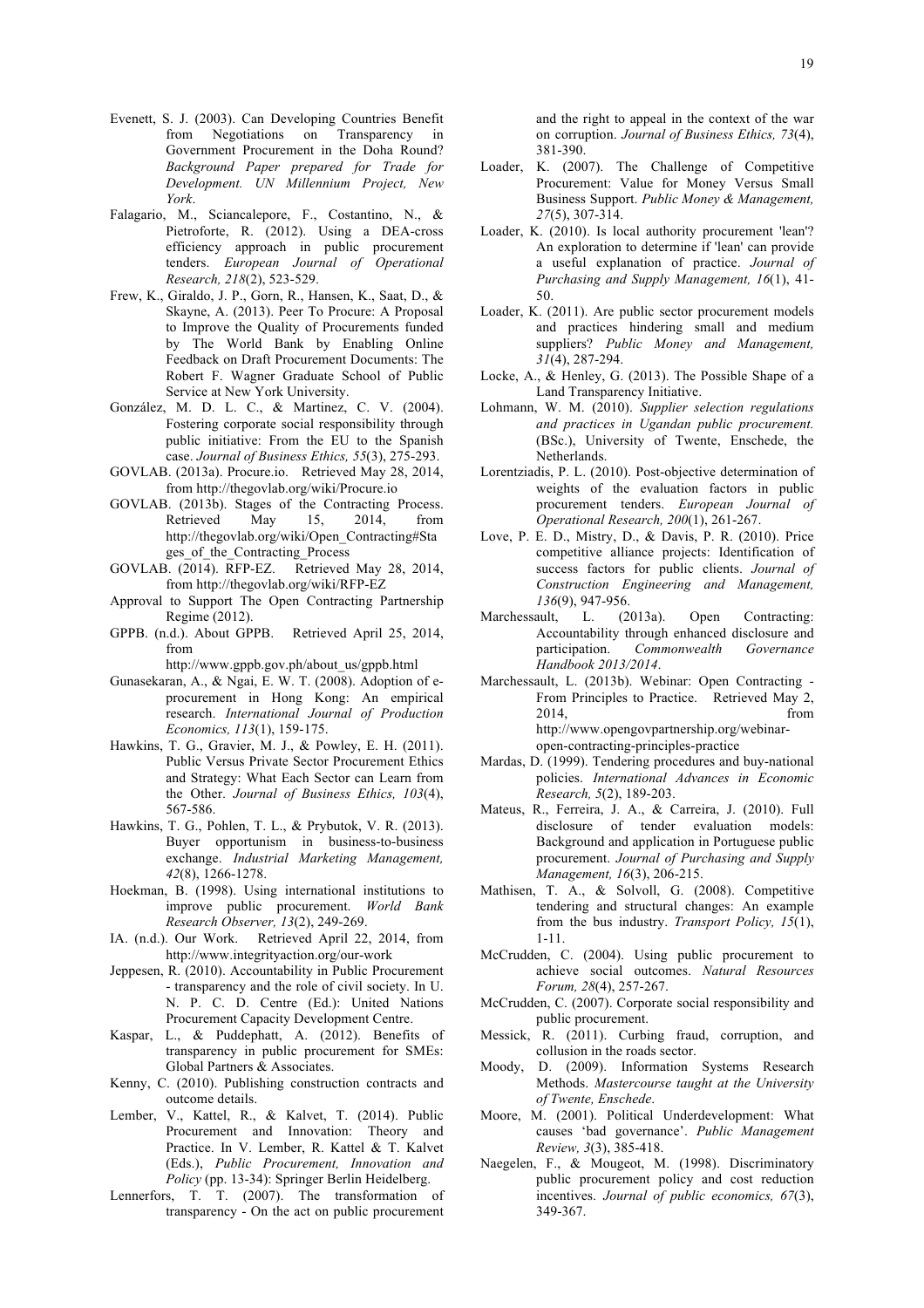- Ntayi, J. M., Ngoboka, P., Mutebi, H., & Sitenda, G. (2012). Social value orientation and regulatory compliance in Ugandan public procurement. *International Journal of Social Economics, 39*(11), 900-920.
- OpenContracting. (2013). Open Contracting Global Principles. Retrieved April 10, 2014, from http://www.opencontracting.org/global\_principles
- OpenContracting. (n.d.-a). Data Standards. Retrieved
- June 2, 2014, from http://www.opencontracting.org/open\_contracting\_data\_standards
- OpenContracting. (n.d.-b). Knowledge and Community. Retrieved June 3, 2014, from http://www.opencontracting.org/knowledge
- OpenContracting. (n.d.-c). Research and Measurement. Retrieved June 2, 2014, from http://www.opencontracting.org/research\_and\_measurement
- OpenGovGuide. (n.d.-a). Create mechanisms for participation and redress in public contracting. Retrieved April 16, 2014, from http://www.opengovguide.com/commitments/cre ate-mechanisms-for-participation-and-redress-inpublic-contracting/
- OpenGovGuide. (n.d.-b). Develop a framework for public contracting that ensures a transparent and equitable process. Retrieved April 15, 2014, from

http://www.opengovguide.com/commitments/de velop-a-framework-for-public-contracting-thatensures-a-transparent-and-equitable-process/

- OpenGovGuide. (n.d.-c). Ethiopia launched a new Procurement Proclamation which requires disclosure of contracting information. Retrieved May 28, 2014, from http://www.opengovguide.com/countryexamples/ethiopia-launched-a-new-procurementproclamation-which-requires-disclosure-ofcontracting-information/
- OpenGovGuide. (n.d.-d). Facilitate Funding to support participation in public contracting. Retrieved April 17, 2014, from http://www.opengovguide.com/commitments/fac ilitate-funding-to-support-participation-in-publiccontracting/
- OpenGovGuide. (n.d.-e). In Colombia the law requires all documentation related with a public contract to be published. Retrieved April 15, 2014, from http://www.opengovguide.com/countryexamples/in-colombia-the-law-requires-alldocumentation-related-with-a-public-contract-tobe-published/
- OpenGovGuide. (n.d.-f). In Mexico "social withnesses" oversee public procurement. Retrieved April 16, 2014, from http://www.opengovguide.com/countryexamples/in-mexico-social-witnesses-overseepublic-procurement/
- OpenGovGuide. (n.d.-g). In Peru public land sale must be advertised for a minimum of 90 days. Retrieved April 10, 2014, from http://www.opengovguide.com/countryexamples/in-peru-public-land-for-sale-must-beadvertised-for-a-minimum-of-90-days/
- OpenGovGuide. (n.d.-h). Proactively disclose core classes of documents and data about public contracting. Retrieved April 15, 2014, from http://www.opengovguide.com/commitments/rou

tinely-disclose-core-classes-of-documents-anddata-about-public-contracting/

- OpenGovGuide. (n.d.-i). Provide capacity building to support stakeholders to understand, monitor and act upon contracting data. Retrieved April 16, 2014, from http://www.opengovguide.com/commitments/pro vide-capacity-building-to-support-stakeholdersto-understand-monitor-and-act-upon-contractingdata/
- OpenGovGuide. (n.d.-j). Public Contracting. Retrieved May 10, 2014, from http://www.opengovguide.com/topics/publiccontracting/
- Oxfam. (2013). The Power of People Against Poverty. In Oxfam (Ed.): Oxfam.
- Palmujoki, A., Parikka‐Alhola, K., & Ekroos, A. (2010). Green public procurement: analysis on the use of environmental criteria in contracts. *Review of European Community & International Environmental Law, 19*(2), 250-262.
- Parker, D., & Hartley, K. (1997). The economics of partnership sourcing versus adversarial competition: A critique. *European Journal of Purchasing and Supply Management, 3*(2), 115- 125.
- Pellegrini, M. (2011). Promoting Contract Transparency: Revenue Watch Institute.
- Preuss, L. (2009). Addressing sustainable development through public procurement: The case of local government. *Supply Chain Management, 14*(3), 213-223.
- Rolfstam, M. (2009). Public procurement as an innovation policy tool: the role of institutions. *Science and Public Policy, 36*(5), 349-360.
- Rossignoli, C., Carugati, A., & Mola, L. (2009). The strategic mediator: A paradoxical role for a collaborative e-marketplace. *Electronic Markets, 19*(1), 55-66.
- Tarantini, M., Loprieno, A. D., & Porta, P. L. (2011). A life cycle approach to Green Public Procurement of building materials and elements: A case study on windows. *Energy, 36*(5), 2473-2482.
- Telgen, J., Harland, C., & Knight, L. (2007). 2 Public procurement in perspective. *Public procurement: international cases and commentary*, 16.
- Telgen, J., & Schotanus, F. (2010). *Supplier selection requires full transparency*. Paper presented at the 19th Annual IPSERA Conference, Lappeenranta, Finland. http://doc.utwente.nl/74073/
- Treisman, D. (2000). The causes of corruption: a crossnational study. *Journal of public economics, 76*(3), 399-457.
- Trepte, P. (2005). Ensuring Accountability in Public Procurement: Bridging Information Asymmetry *Fighting Corruption and Promoting Integrity in Public Procurement* (pp. 115-117). Paris, France: OECDPublishing.
- UNDP. (2014). Accountability. Retrieved May, 27, 2014, from http://www.undp.org/content/undp/en/home/our work/capacitybuilding/drivers\_of\_change/accoun tability/
- Uyarra, E., & Flanagan, K. (2010). Understanding the innovation impacts of public procurement. *European Planning Studies, 18*(1), 123-143.
- Veselý, Š., & Dohnal, M. (2012). Decision making in goverment tenders: A formalized qualitative